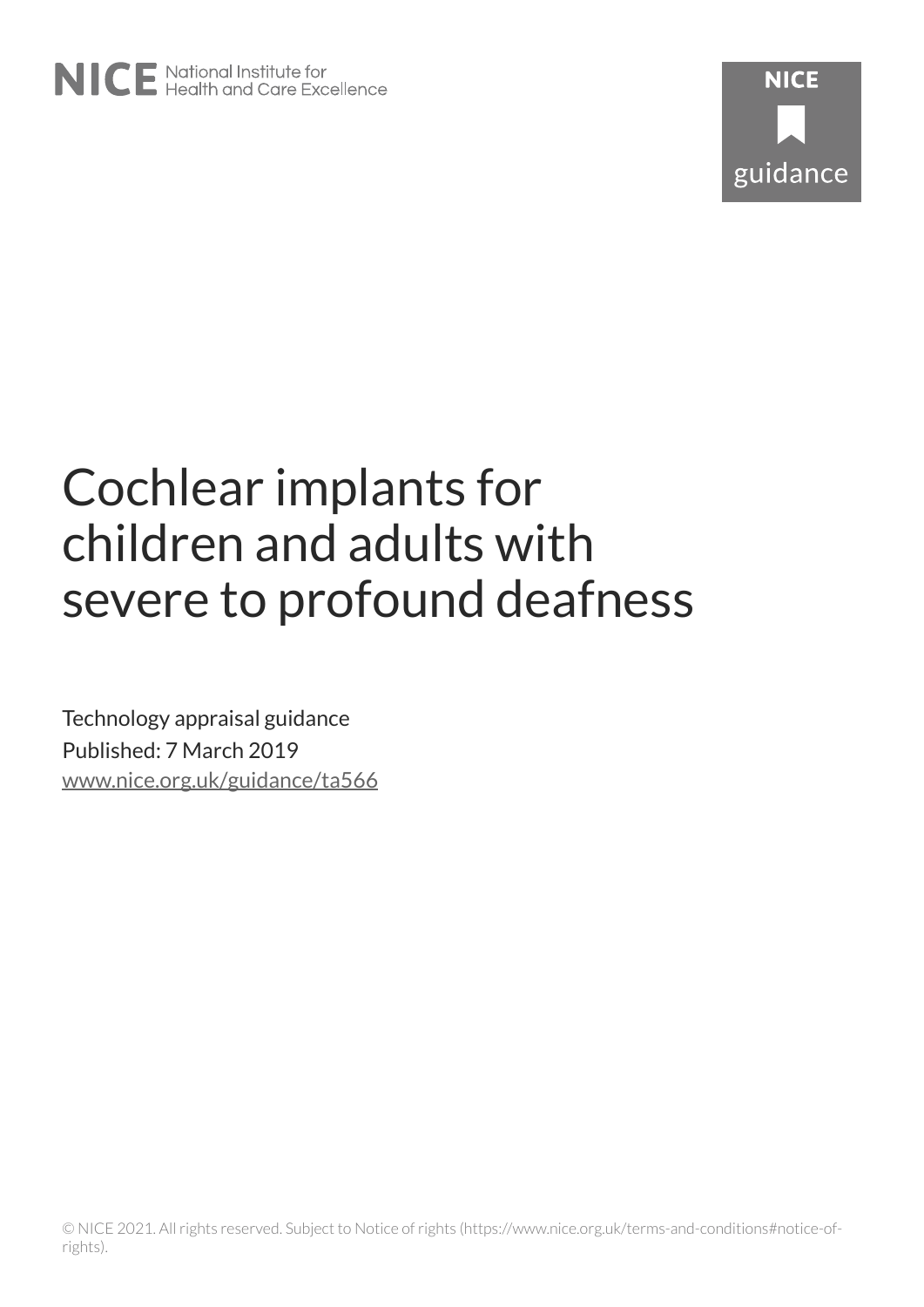# Your responsibility

The recommendations in this guidance represent the view of NICE, arrived at after careful consideration of the evidence available. When exercising their judgement, health professionals are expected to take this guidance fully into account, alongside the individual needs, preferences and values of their patients. The application of the recommendations in this guidance are at the discretion of health professionals and their individual patients and do not override the responsibility of healthcare professionals to make decisions appropriate to the circumstances of the individual patient, in consultation with the patient and/or their carer or guardian.

Commissioners and/or providers have a responsibility to provide the funding required to enable the guidance to be applied when individual health professionals and their patients wish to use it, in accordance with the NHS Constitution. They should do so in light of their duties to have due regard to the need to eliminate unlawful discrimination, to advance equality of opportunity and to reduce health inequalities.

Commissioners and providers have a responsibility to promote an environmentally sustainable health and care system and should [assess and reduce the environmental impact of implementing](https://www.nice.org.uk/about/who-we-are/sustainability)  [NICE recommendations w](https://www.nice.org.uk/about/who-we-are/sustainability)herever possible.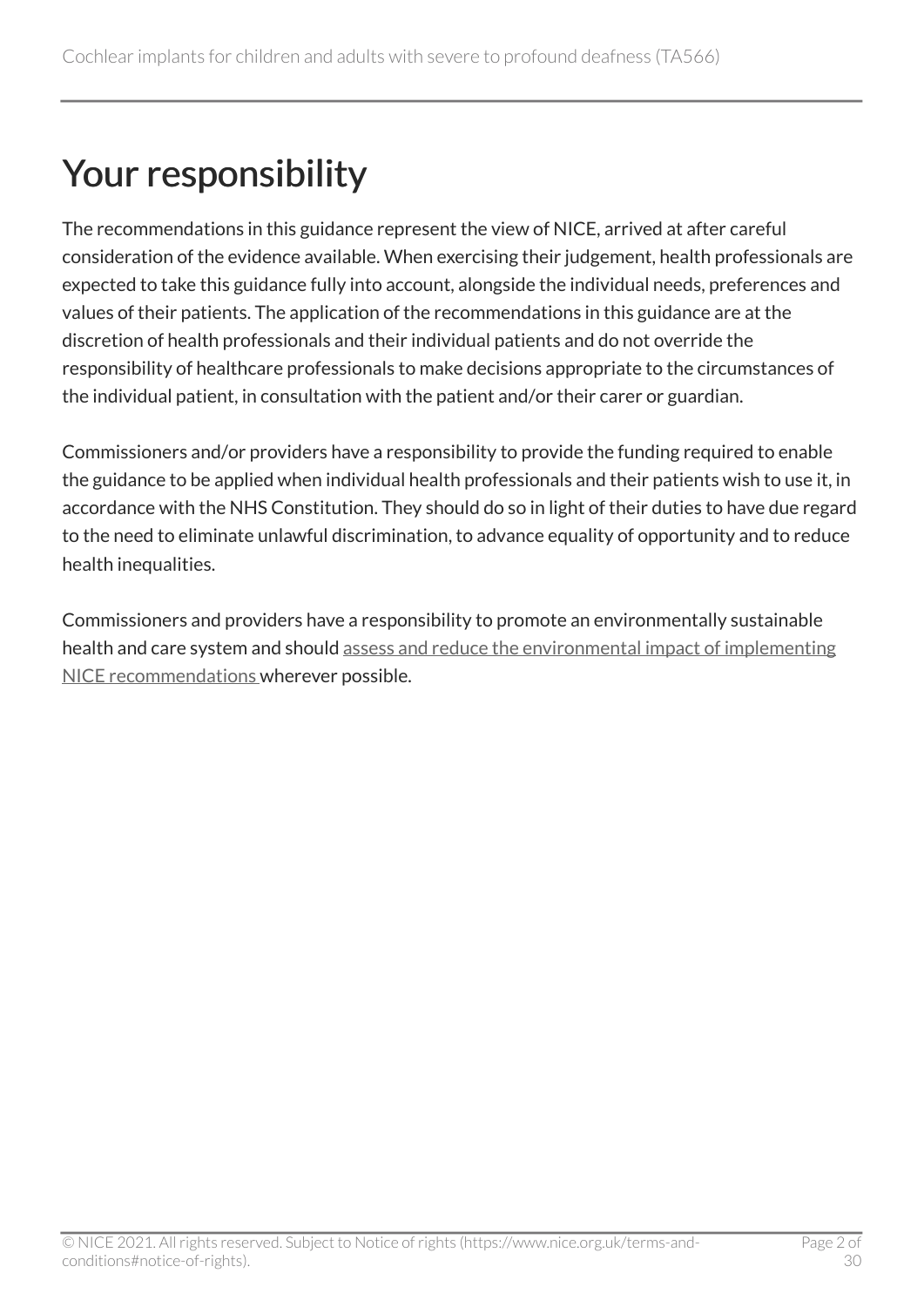# **Contents**

| 9  |
|----|
| 12 |
| 12 |
| 14 |
| 19 |
| 25 |
| 27 |
| 28 |
|    |
| 29 |
|    |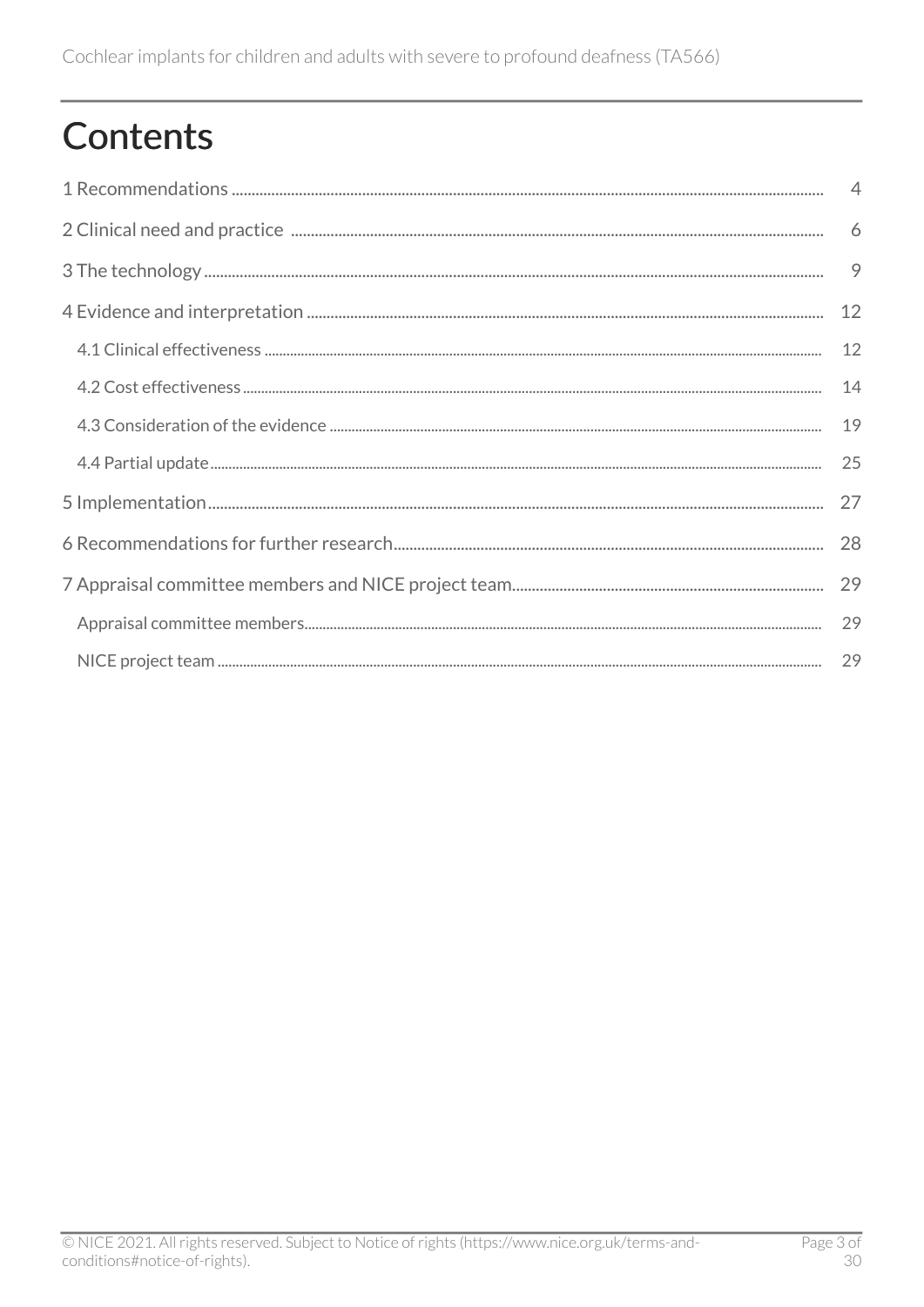This guidance replaces TA166.

## <span id="page-3-0"></span>1 Recommendations

This technology appraisal examined the currently available devices for cochlear implantation. No evidence was available to the committee to allow recommendations to be made for devices manufactured by Neurelec. [2009]

1.1 Unilateral cochlear implantation is recommended as an option for people with severe to profound deafness who do not receive adequate benefit from acoustic hearing aids, as defined in 1.5.

If different cochlear implant systems are considered to be equally appropriate, the least costly should be used. Assessment of cost should take into account acquisition costs, long-term reliability and the support package offered. [2009]

- 1.2 Simultaneous bilateral cochlear implantation is recommended as an option for the following groups of people with severe to profound deafness who do not receive adequate benefit from acoustic hearing aids, as defined in 1.5:
	- children
	- adults who are blind or who have other disabilities that increase their reliance on auditory stimuli as a primary sensory mechanism for spatial awareness.

Acquisition of cochlear implant systems for bilateral implantation should be at the lowest cost and include currently available discounts on list prices equivalent to 40% or more for the second implant. [2009]

- 1.3 Sequential bilateral cochlear implantation is not recommended as an option for people with severe to profound deafness. [2009]
- 1.4 People who had a unilateral implant before publication of this guidance, and who fall into one of the categories described in 1.2, should have the option of an additional contralateral implant only if this is considered to provide sufficient benefit by the responsible clinician after an informed discussion with the individual person and their carers. [2009]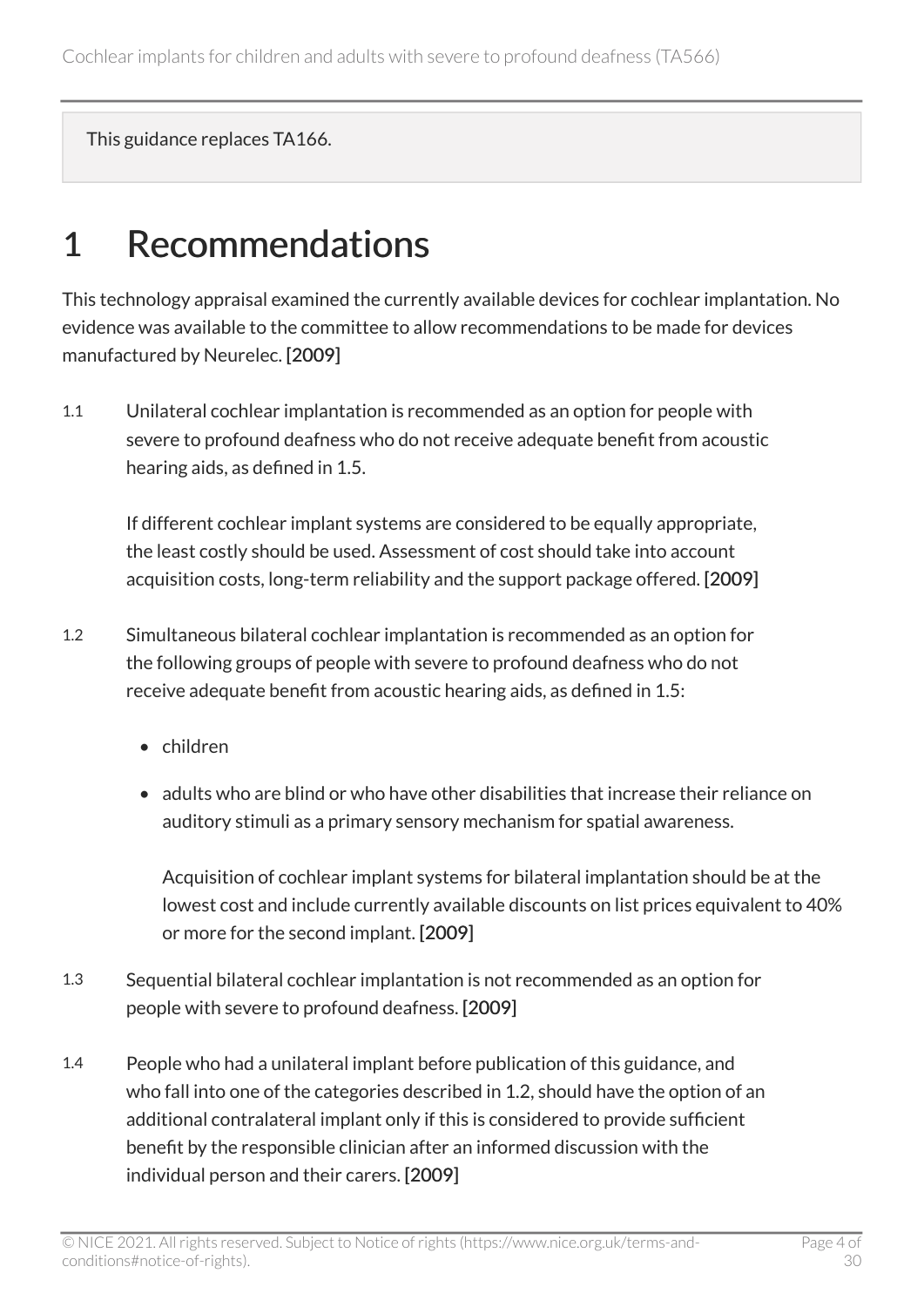- 1.5 For the purposes of this guidance, severe to profound deafness is defined as hearing only sounds that are louder than 80 dB HL (pure-tone audiometric threshold equal to or greater than 80 dB HL) at 2 or more frequencies (500 Hz, 1,000 Hz, 2,000 Hz, 3,000 Hz and 4,000 Hz) bilaterally without acoustic hearing aids. Adequate benefit from acoustic hearing aids is defined for this guidance as:
	- for adults, a phoneme score of 50% or greater on the Arthur Boothroyd word test presented at 70 dBA
	- for children, speech, language and listening skills appropriate to age, developmental stage and cognitive ability. [2009, amended 2018]
- 1.6 Cochlear implantation should be considered for children and adults only after an assessment by a multidisciplinary team. As part of the assessment children and adults should also have had a valid trial of an acoustic hearing aid for at least 3 months (unless contraindicated or inappropriate). [2009]
- 1.7 When considering the assessment of adequacy of acoustic hearing aids, the multidisciplinary team should be mindful of the need to ensure equality of access. Tests should take into account a person's disabilities (such as physical and cognitive impairments), or linguistic or other communication difficulties, and may need to be adapted. If it is not possible to administer tests in a language in which a person is sufficiently fluent for the tests to be appropriate, other methods of assessment should be considered. [2009]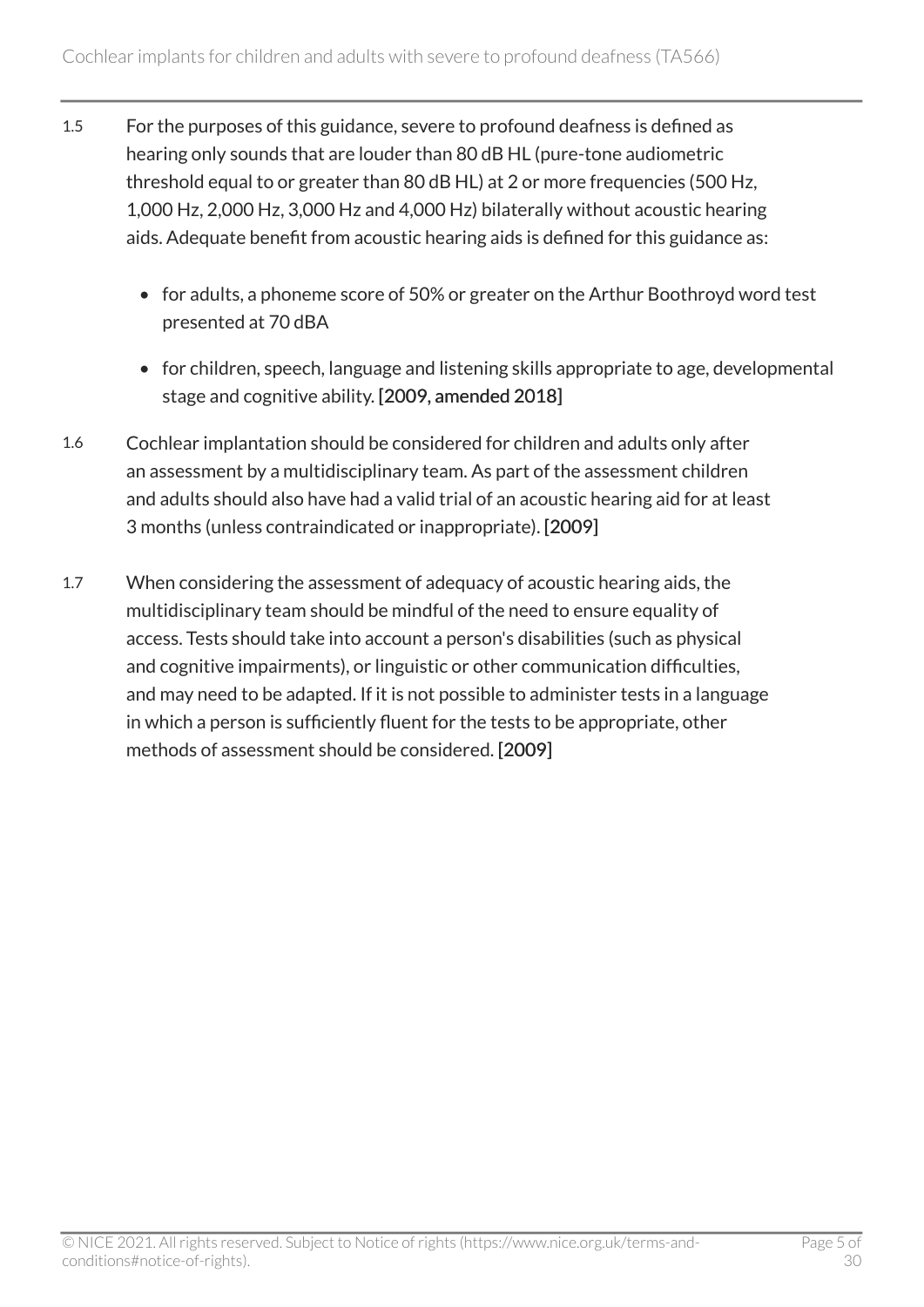# <span id="page-5-0"></span>2 Clinical need and practice

- 2.1 Hearing loss may be caused by interference with the transmission of sound from the outer to the inner ear (conductive hearing loss) or damage within the cochlea, the auditory nerve or auditory centres in the brain (sensorineural hearing loss). In adults the most common cause of sensorineural hearing loss is presbycusis. This is a progressive condition caused by the loss of function of hair cells in the inner ear, leading to deafness. Hearing loss in adults may also be caused by excessive exposure to noise, or by ototoxic drugs, metabolic disorders, infections or genetic factors. Severe to profound hearing loss in children may have a genetic aetiology, or have prenatal, perinatal or postnatal causes. These include conditions such as meningitis and viral infection of the inner ear (for example, rubella or measles), as well as premature birth and congenital infections. Deafness that occurs before the development of language is described as prelingual, whereas deafness that occurs after the development of language is described as postlingual. [2009]
- 2.2 Approximately 370 children in England and 20 children in Wales are born with permanent severe to profound deafness each year. Approximately 90% of these children have 2 parents who can hear. About 1 in every 1,000 children is severely or profoundly deaf at 3 years old. This rises to 2 in every 1,000 children aged 9 to 16 years. There are approximately 613,000 people older than 16 years with severe to profound deafness in England and Wales. In the UK around 3% of people older than 50 and 8% of those older than 70 years have severe to profound hearing loss. Approximately 40% of children who are deaf and 45% of people younger than 60 years who are deaf have additional difficulties, such as other physical disabilities. [2009]
- 2.3 Deafness is not typically associated with increased mortality, and need not be associated with significant morbidity. Some people who are deaf identify with a cultural model of deafness in which deafness is not considered an impairment. These people, who often use sign language as their preferred language and grow up as members of the Deaf community, may not perceive deafness to have a major impact on their quality of life. However, for a child who is born deaf within a hearing family or for a person who becomes deaf and is used to functioning in a hearing environment, deafness can have a significant impact on their quality of life. For children, deafness may have significant consequences for linguistic,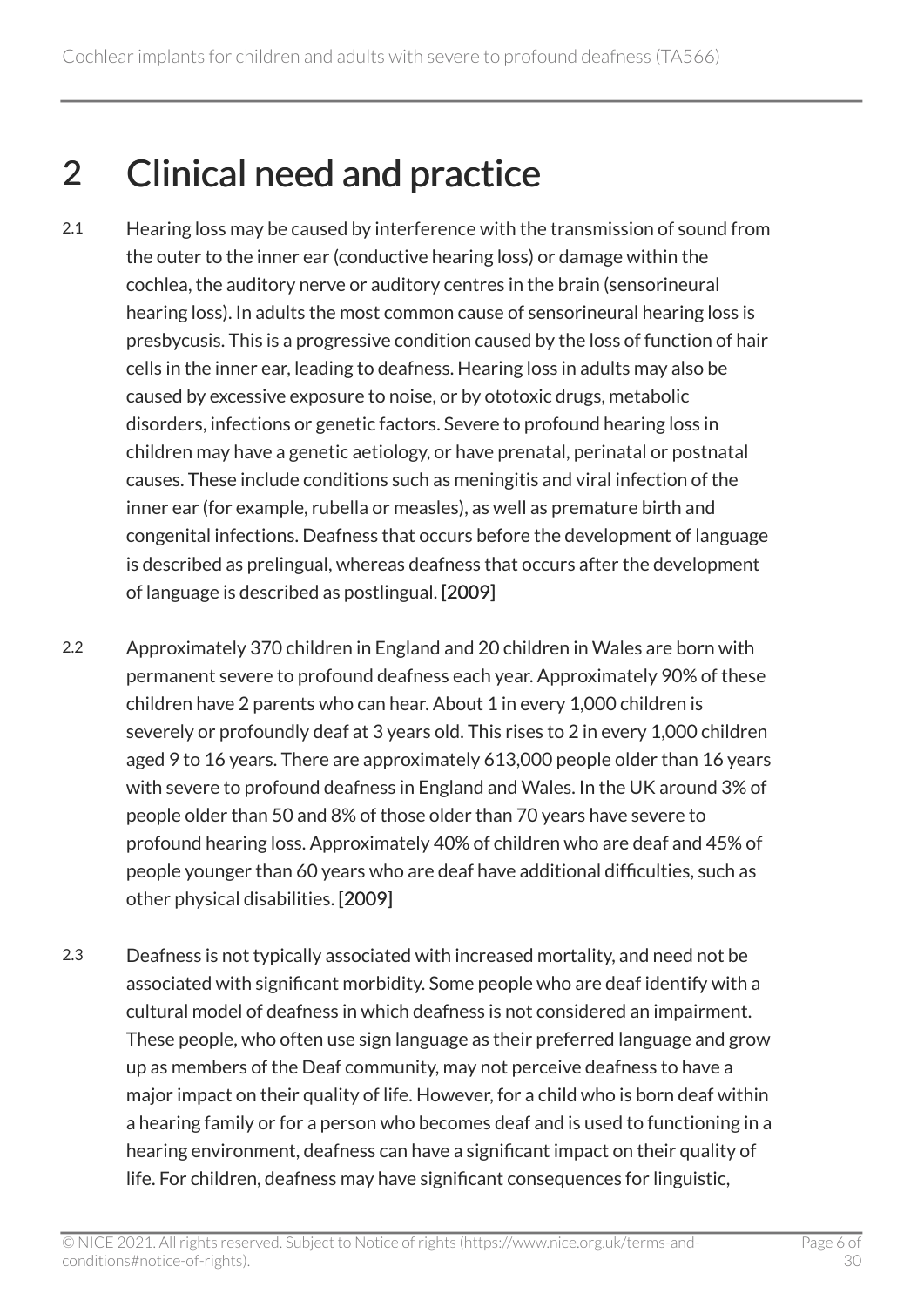cognitive, emotional, educational and social development. Loss of hearing affects an adult's ability to hear environmental noises and to understand speech; this can affect their ability to take part in their daily activities and be part of their usual social and professional networks, which can lead to isolation and mental health problems. [2009]

- 2.4 Services for people who are deaf aim to improve their quality of life by maximising their ability to communicate, using the means most appropriate for the person and their environment, and to enable the person to move safely within their environment. There are approximately 50,000 people in the UK who communicate using British Sign Language. These are generally people who were born deaf or became deaf shortly after birth. Most people who are deaf use oral and aural communication supplemented by lip reading, cued speech (visual cues to clarify the sounds of English), signs (finger spelling or signsupported English) and the written word. Regardless of the chosen means of communication, people may also use powerful hearing aids to help them identify environmental noises and to hear spoken language. However, for some people there are too few functioning hair cells for hearing aids to be of use. [2009]
- 2.5 National frameworks covering audiology include the NHS newborn hearing screening programme and the NHS modernising hearing aid services programme for children and adults. The NHS newborn hearing screening programme screens all newborn babies within 26 days of birth for possible hearing difficulties. Babies who at screening are identified as having possible hearing difficulties are referred to NHS audiology services. Those who are then confirmed deaf should receive a hearing aid within 2 months. This initial diagnosis is followed by ongoing support, which includes regular audiological assessment and consideration of the appropriateness of a cochlear implant (usually within the first year). Hearing services for adults are coordinated by audiology departments and normally include a review every 4 years, although this varies across the UK. [2009]
- 2.6 Potential candidates for cochlear implants are referred to one of the cochlear implant centres in England and Wales, where they receive a multidisciplinary assessment to determine whether cochlear implantation is suitable. Both audiological hearing and functional hearing are assessed as part of the multidisciplinary assessment, as well as other factors such as fitness for surgery, structure of the cochlea, the presence of a functioning auditory nerve and the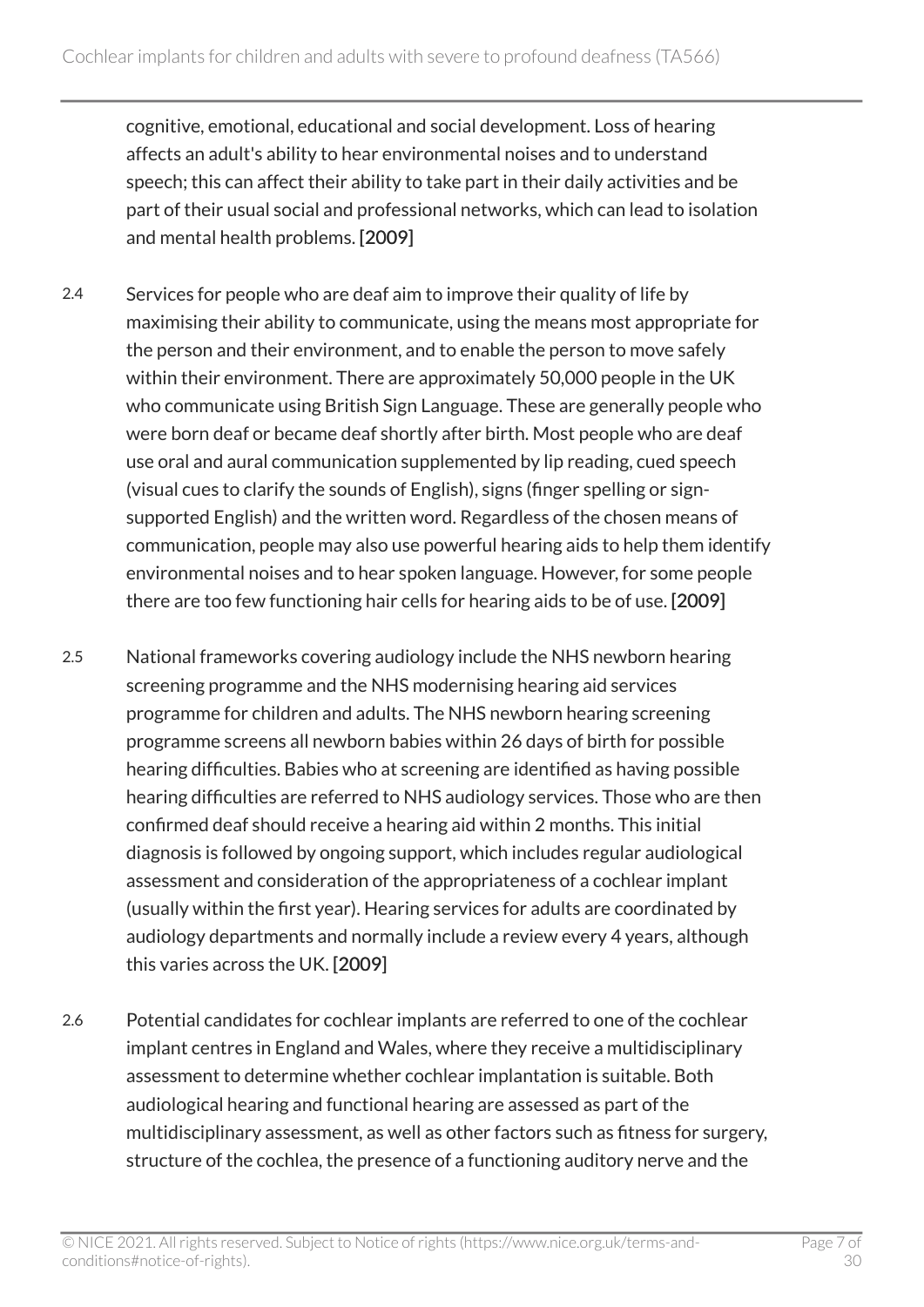likely ability of the person to derive benefit from the stimuli produced by the cochlear implant system. [2009]

- 2.7 Audiological testing identifies the additional intensity that a pure-tone sound must possess to be detected relative to the intensity that can be detected by young adults without hearing impairment. At the time of the original appraisal, guidelines from the British Cochlear Implant Group suggested that people who could not hear sounds quieter than an average of 90 dB HL when tested at frequencies of 2 kHz and 4 kHz without acoustic hearing aids would be considered for cochlear implantation if they did not derive adequate benefit from acoustic hearing aids. But after a review of the guidance in 2018 stakeholders agreed that this was out of date (see [section](#page-24-0) 4.4). [2009]
- 2.8 Functional hearing is tested with optimum acoustic hearing aids and focuses on a person's ability to perceive speech. At the time of the original appraisal, for adults, functional hearing was usually assessed using Bamford-Kowal-Bench (BKB) sentences. Guidelines from the British Cochlear Implant Group stated that an adult who identified 50% or more of keywords at a sound intensity of 70 dB SPL in quiet conditions was considered to be deriving an adequate benefit from their hearing aids. But after a review of the guidance in 2018 stakeholders agreed that the test and the guidelines were out of date (see [section](#page-24-0) 4.4). Functional hearing in children is assessed through the development and maintenance of speech, language, communication and listening skills that are appropriate for the age, developmental stage and cognitive ability of the child. For this reason no single test is used. [2009]
- 2.9 During the year ending March 2007, 374 adults and 221 children had unilateral cochlear implantations in England and 8 adults and 22 children in Wales. A further 451 adults and 446 children were under assessment. In the UK, in the year ending March 2007, 32 bilateral implantations were performed in children and 11 in adults. A survey of 15 of the 18 cochlear implant centres in England and Wales showed that 704 children and adults had received a unilateral cochlear implant during the financial year ending March 2008. In addition, there were 77 children and adults who had received bilateral cochlear implants. Of these, 39 were simultaneous implants and 38 were sequential implants. [2009]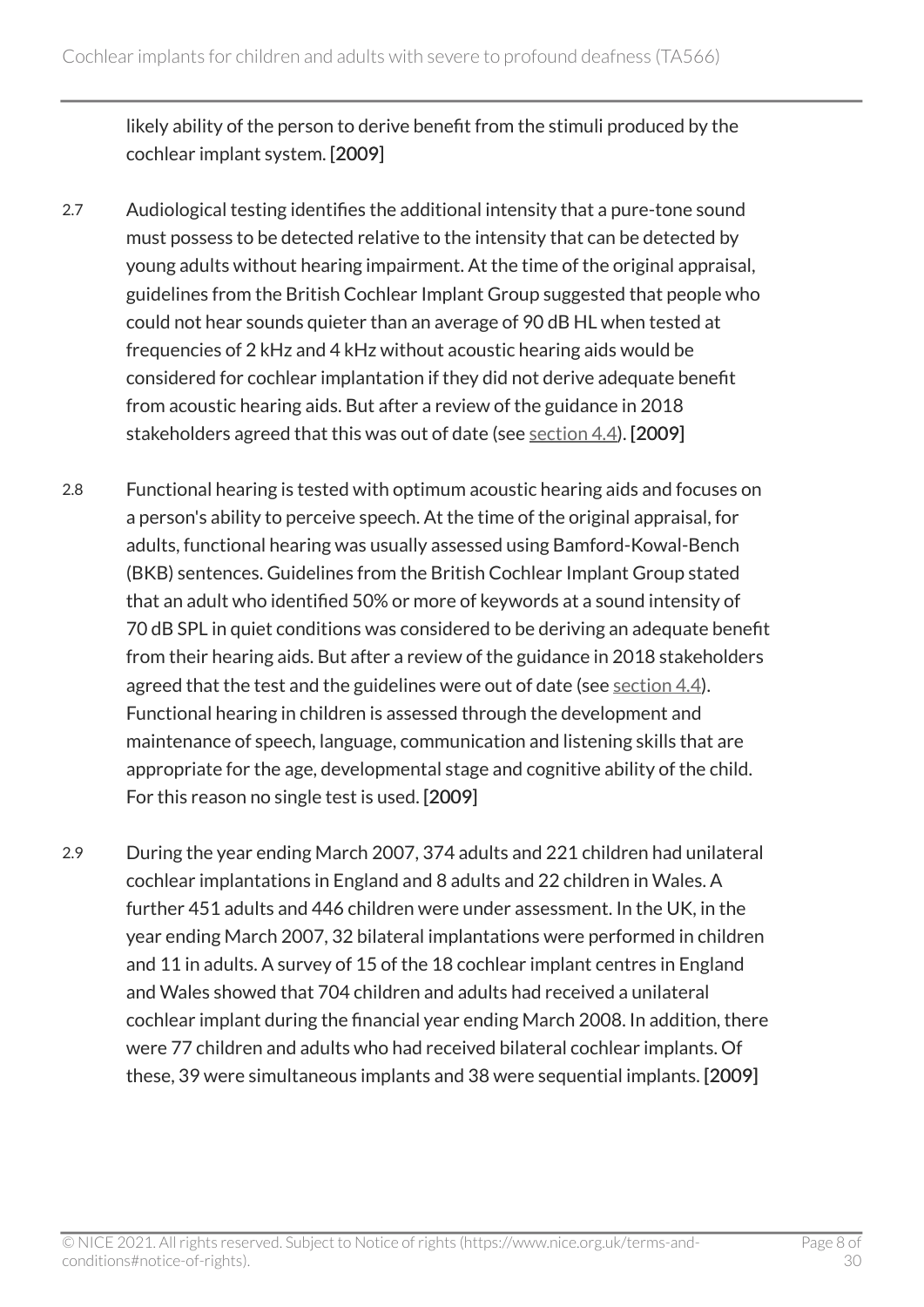# <span id="page-8-0"></span>3 The technology

- 3.1 Cochlear implant systems consist of internal and external components. A microphone and sound processor are worn externally behind the ear. The sound processor is connected to a transmitter coil, which is worn on the side of the head. Data from the transmitter coil are passed to a receiver–stimulator package that is implanted into a surgically fashioned depression in the mastoid bone. The receiver–stimulator translates the data into electrical pulses that are delivered to an array of electrodes. These are placed surgically within the cochlea. The electrodes stimulate spiral ganglion cells that innervate fibres of the auditory nerve. The activation of electrodes provides a sensation of hearing, but does not restore hearing. [2009]
- 3.2 The NHS buys cochlear implant systems under a long-term procurement contract between the 4 companies and the NHS supply chain. The procurement contract in use during this appraisal applied until 31 October 2008 and there was an option for an extension of a further 24 months. The costs of the implant systems noted below are based on information from the NHS supply chain on the national procurement contract. In addition to the main procurement contract, companies offer local discounts based on volume of sales; therefore costs may vary in different settings. Except for the discount for the Neurelec system, discounts for second implant systems are not part of the NHS supply chain contract, but are offered nationally by some companies. [2009]
- 3.3 The Clarion CII Bionic Ear System and the HiResolution Bionic Ear System (Advanced Bionics UK) are indicated for adults (18 years or older) with postlingual onset of severe to profound, bilateral sensorineural hearing loss (only hearing sounds with an intensity equal to or greater than an average of 70 dB HL) who derive limited benefit from appropriately fitted hearing aids. For children aged 12 months to 17 years the implants are indicated for profound bilateral sensorineural deafness (only hearing sounds with an intensity equal to or greater than an average of 90 dB HL) who derive limited benefit from acoustic hearing aids. The current NHS supply chain list price of the implant system (which includes the implant and processor) is £16,550 and the price paid by the NHS supply chain for the implant system is £14,900. Information supplied by the company indicates that a 40% discount on the list price for a second implant (list price for implant without processor and without discount: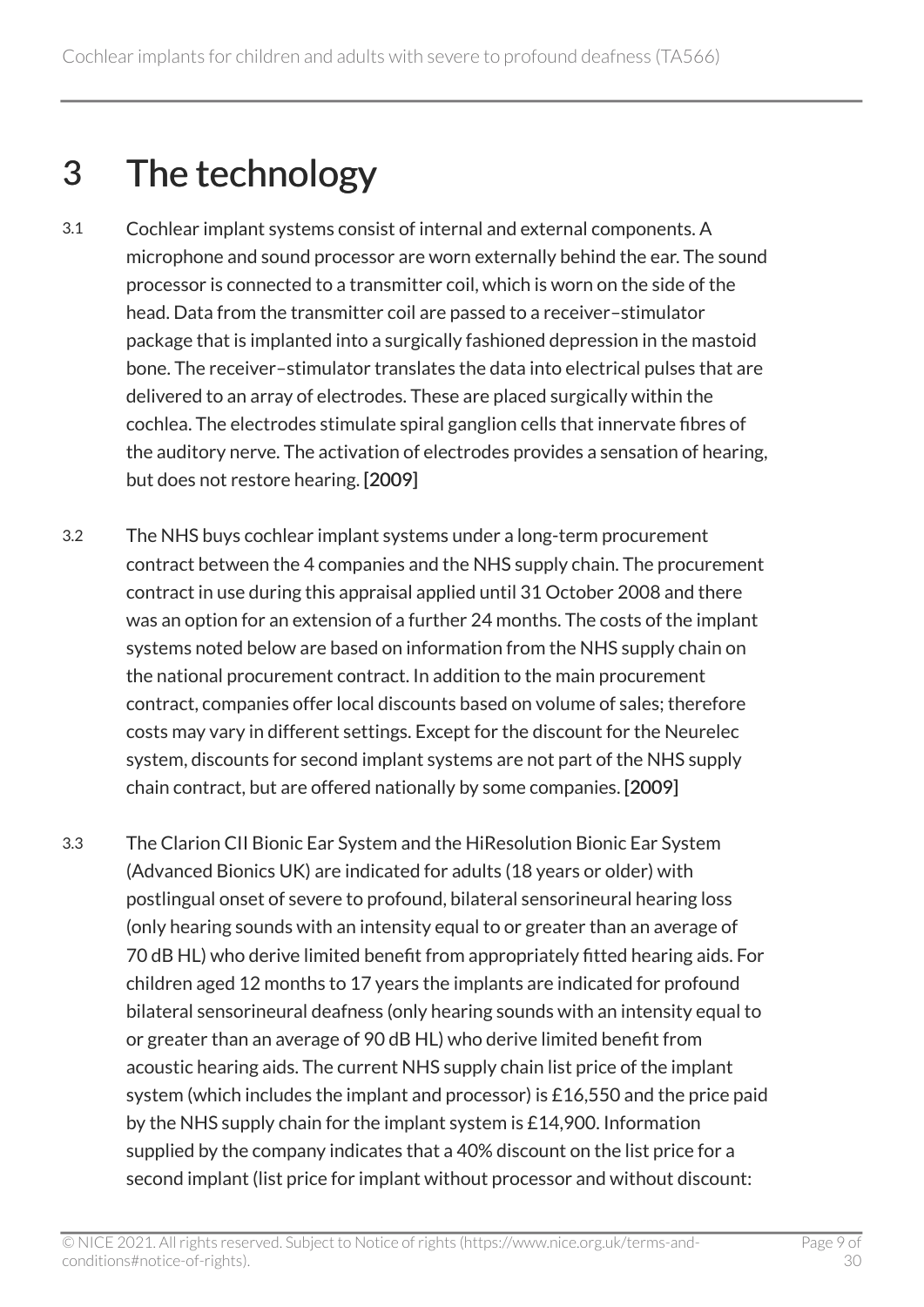£10,500) is only offered when the second implant is used for simultaneous bilateral implantation. A 25% discount on the list price of £10,500 is offered when the second implant is used for sequential bilateral implantation. No discounts are offered for the purchase of a second processor. Costs may vary in different settings because of negotiated procurement discounts. [2009]

- 3.4 The Nucleus 24 and Nucleus Freedom cochlear implants (Cochlear Europe) are indicated for adults (18 years or older) who have bilateral postlingual sensorineural hearing loss and who have limited benefit from binaural hearing aids. For children (aged 12 months to 17 years) the implants are indicated for bilateral sensorineural hearing loss if little or no benefit is derived from binaural hearing aids. The implants are also indicated for adults who have prelingual or perilingual profound sensorineural deafness and who obtain no benefit from a hearing aid. However, the package insert notes that these people are likely to have limited benefit from a cochlear implant. The current NHS supply chain list prices of the Nucleus 24 and Nucleus Freedom cochlear implant systems are £14,350 and £15,250 to £15,550 respectively. The price paid by the NHS is based on the volume acquired by each cochlear implant centre and the company offers a 10% discount for every 10 implant systems purchased. Additional information supplied by the company indicates that discounts for a second implant system (implant and processor) for bilateral cochlear implantation are offered on a case-by-case basis. Costs may vary in different settings because of negotiated procurement discounts. [2009]
- 3.5 The Pulsar CI-100 (MED-EL) is indicated for people with severe to profound deafness who derive limited benefit from conventional acoustic amplification in the best-aided condition. It is recommended that individuals have a trial of acoustic hearing aids unless this is contraindicated. The current list price of the Pulsar CI-100 cochlear implant system is £17,375 and the price paid by the NHS is £15,600. Discounts are available from the company, but the details of the discounts were provided as commercial in confidence. [2009]
- 3.6 The Digisonic SP (Neurelec) is indicated for adults and children with bilateral profound to total sensorineural hearing loss. The price paid by the NHS supply chain for the Digisonic cochlear implant system is £12,250. A 50% discount on the second implant system for bilateral implantation is currently in place with the NHS supply chain (equating to £18,375 for 2 implant systems). [2009]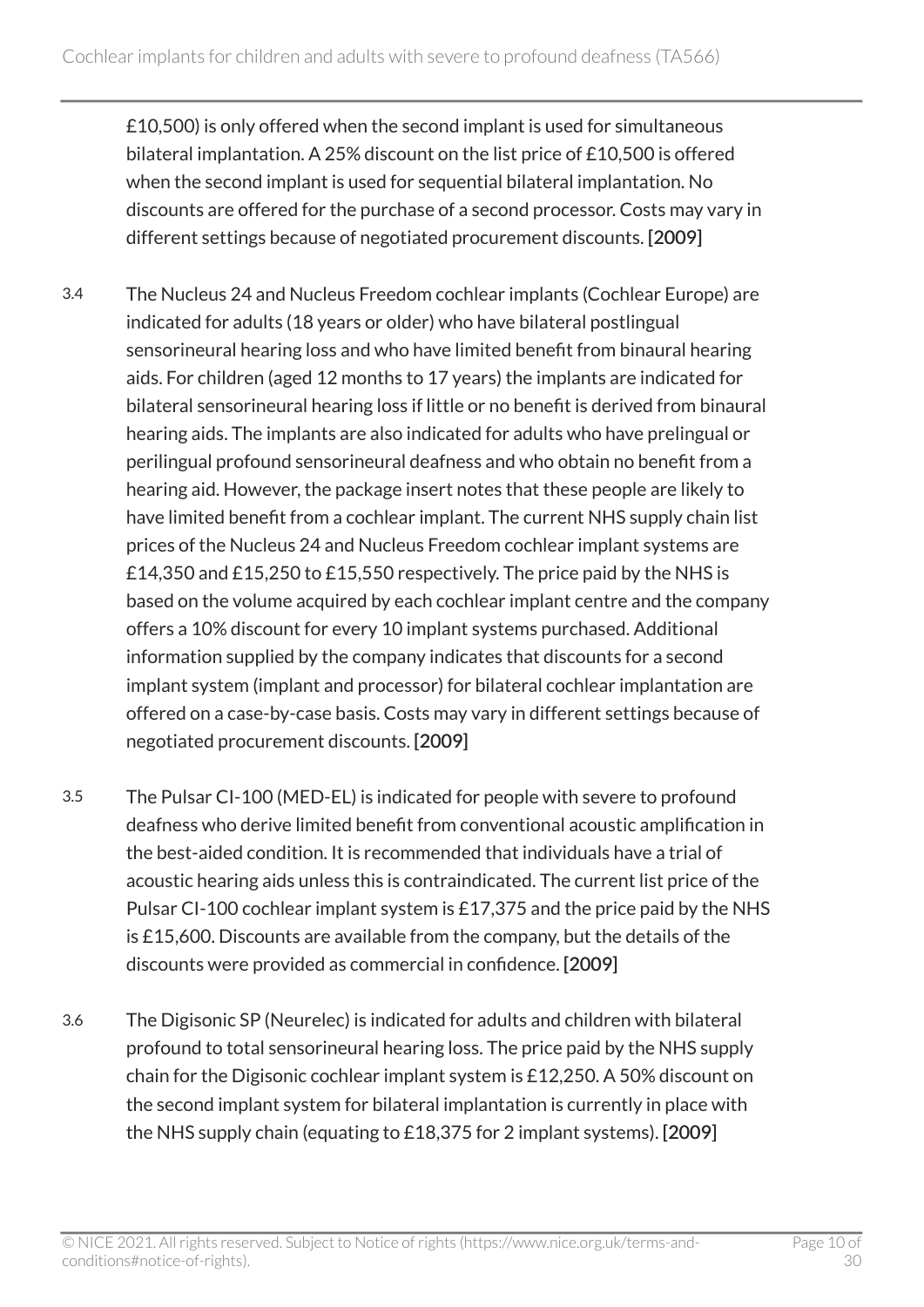3.7 Information on discounts was also obtained from a survey of the 18 cochlear implant centres in England and Wales. Responses were received from 15 centres: 3 paediatric centres, 2 adult centres and 10 with paediatric and adult caseloads. Four of the centres that responded did not carry out any bilateral implants during this period. The results of the survey suggested variation in the discounts received by the implant centres. For sequential bilateral implantation, the discounts ranged from 0% to 40% for the second implant. For simultaneous bilateral implantation the range was 0% to 50% for the second implant. [2009]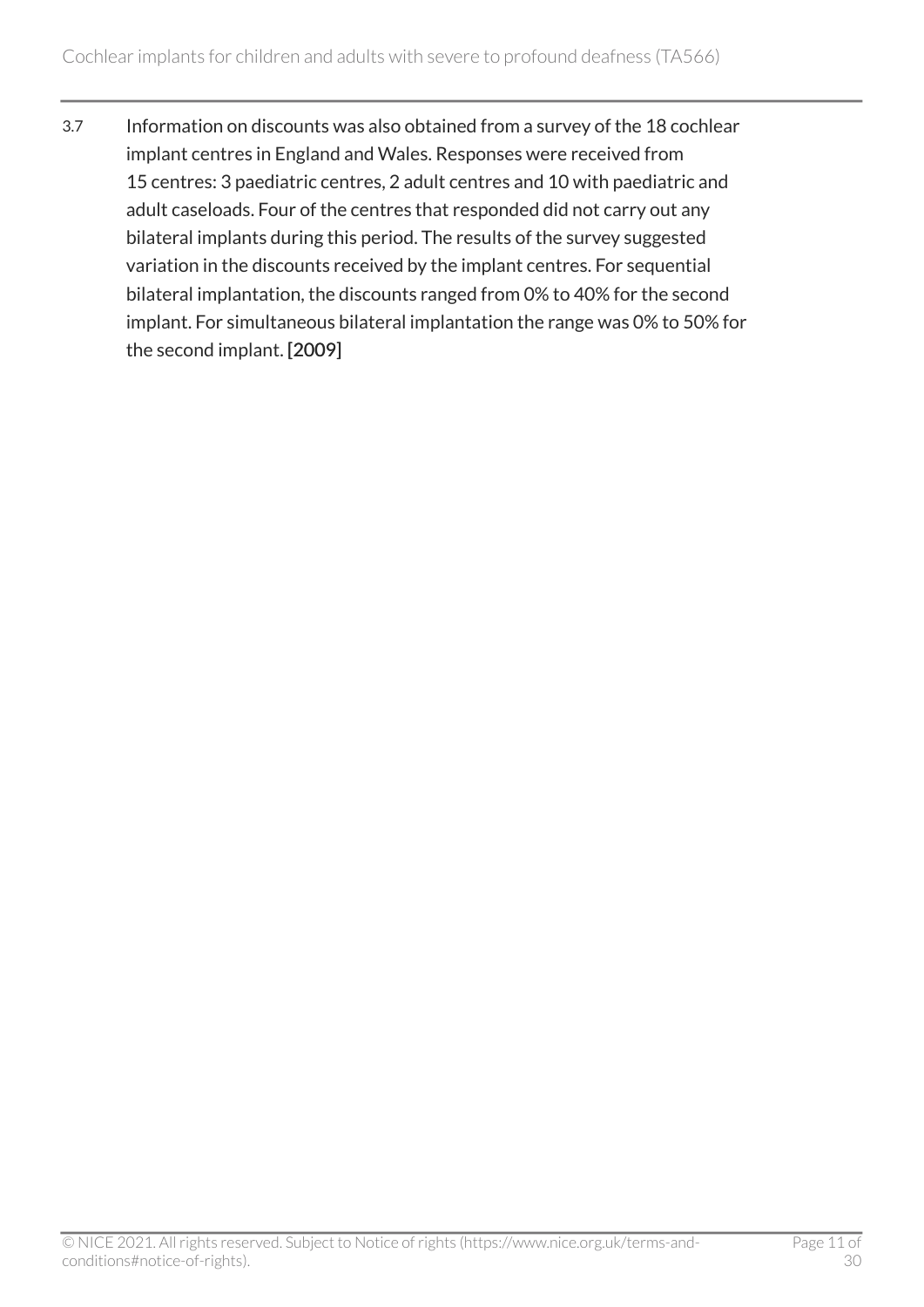# <span id="page-11-0"></span>4 Evidence and interpretation

The appraisal committee ([section](#page-28-1) 7) considered evidence from a number of sources. See the [committee papers](https://www.nice.org.uk/guidance/ta566/evidence) for full details of the evidence.

# <span id="page-11-1"></span>4.1 Clinical effectiveness

4.1.1 The assessment group identified studies of cochlear implants that included adults and/or children with severe to profound deafness. The assessment group included only studies of multichannel cochlear implants that used whole-speech processing coding strategies, because these most closely represent the type of device available to the NHS. The assessment group included randomised and non-randomised controlled trials, including studies in which participants acted as their own controls. [2009]

4.1.2 The systematic review by the assessment group comprised 33 studies, of which 13 involved adults and 20 involved children. Meta-analysis of the data was not possible because of heterogeneity between the studies. Only 2 implant systems in the NHS contract (both supplied by Cochlear Europe) were represented in studies included in the systematic review. Three companies – Advanced Bionics UK, Cochlear Europe and MED-EL UK – submitted additional studies reporting the clinical effectiveness of their implant systems. Neurelec did not submit evidence of clinical effectiveness to this appraisal. [2009]

### Children: unilateral cochlear implantation

4.1.3 Eight studies compared a unilateral cochlear implant with non- technological support (that is, without acoustic hearing aids, but permitting lip reading or sign language), and 6 studies compared unilateral cochlear implants with acoustic hearing aids. In 10 of the studies children acted as their own controls and in 4 of the studies there was a separate non-randomised control group. The studies reported benefits from cochlear implants in auditory, speech perception and speech production outcomes. In the 4 studies that reported statistical significance, the benefits were statistically significant. Two of these studies suggested that children who have devices implanted earlier may have better outcomes. [2009]

### Children: bilateral cochlear implantation

4.1.4 Three studies compared bilateral cochlear implants with a unilateral cochlear implant, and 3 studies compared bilateral cochlear implants with a unilateral cochlear implant and a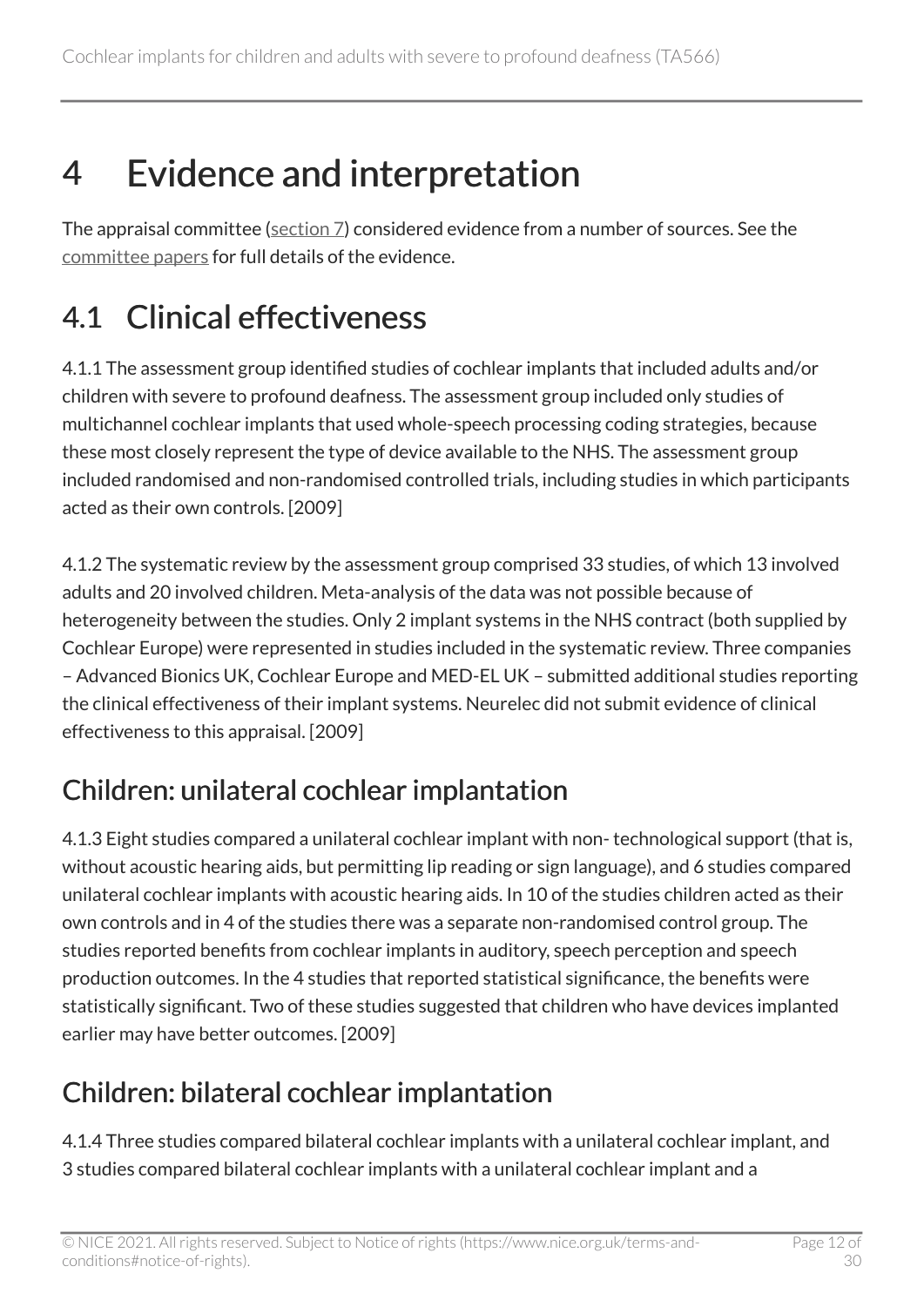contralateral hearing aid. In 4 studies the children acted as their own controls, whereas the other 2 studies included a non-randomised control group. Benefits were reported for auditory and speech perception outcomes with bilateral cochlear implantation. In the 5 studies that reported levels of statistical significance, 3 reported statistically significant improvements in the ability to identify the direction from which a sound is coming with bilateral cochlear implants. In addition, 2 studies reported statistically significant improvements in speech perception in noisy conditions with bilateral cochlear implants. However, differences for speech perception outcomes in quiet conditions were statistically significant for only 2 out of 7 outcome measures. [2009]

### Children: quality of life and education outcomes

4.1.5 None of the studies in the assessment group's systematic review reported either quality of life or educational outcomes. Further searches identified 4 studies that measured quality of life and 7 studies that measured educational outcomes. Studies assessing quality of life suggest that a cochlear implant can improve a child's quality of life and their quality of life as perceived by their parents. [2009]

4.1.6 The studies of educational outcomes suggest that children who are profoundly deaf and have a cochlear implant may be more likely to be educated within a mainstream school than children with a similar level of deafness but without a cochlear implant. The studies also suggest that children who are profoundly deaf and have a cochlear implant may have a higher level of academic performance than those who are profoundly deaf but have no cochlear implant. [2009]

#### Adults: unilateral cochlear implantation

4.1.7 Four studies compared a unilateral cochlear implant with non-technological support (for example, without acoustic hearing aids, but permitting lip reading or sign language), and 4 studies compared a unilateral cochlear implant with an acoustic hearing aid. In 7 studies participants acted as their own controls; the eighth study included a non-randomised control group. The studies measured speech perception outcomes. Four also measured quality of life and 1 measured an auditory outcome. The studies suggested that there were benefits from the use of cochlear implants in all the outcomes measured. When statistical significance levels were reported, these benefits were statistically significant, except for the auditory outcome. One study suggested that the benefits of a unilateral cochlear implant may be greater for younger people and people who have been deaf for a shorter time. [2009]

### Adults: bilateral cochlear implantation

4.1.8 Five studies compared unilateral cochlear implants with bilateral cochlear implants. The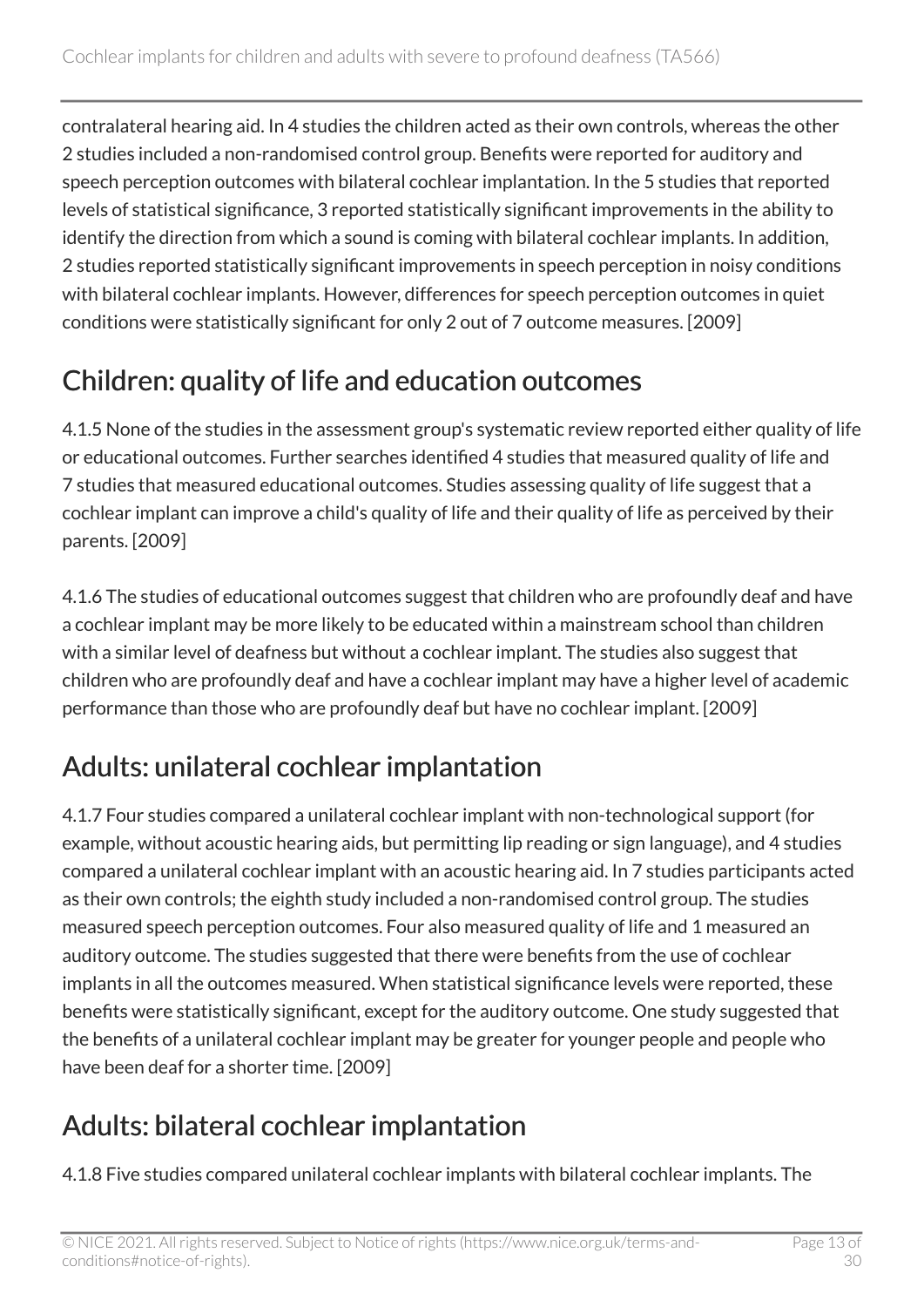assessment group did not identify any studies of adults that compared bilateral cochlear implants with a unilateral cochlear implant and a contralateral hearing aid. Two studies were randomised controlled trials and in the other 3, participants acted as their own controls. There was some overlap in the participants included in 3 of the studies. The studies measured auditory, speech perception and quality-of-life outcomes. Auditory outcomes were statistically significantly better for bilateral cochlear implants than for a unilateral implant. However, the results for speech perception and quality of life were more mixed, with some outcomes suggesting a negative impact of bilateral implantation owing to worsening of tinnitus after the second implantation. [2009]

### Adults: quality of life

4.1.9 Three studies that measured quality of life were included in the systematic review. However, because of the importance of this outcome, further searches were completed to identify other studies that measured quality of life. Six further studies were identified, all of which reported benefits in quality of life associated with cochlear implants. Four studies reported levels of statistical significance, and 3 of these reported statistically significant benefits for quality of life after cochlear implantation. [2009]

### <span id="page-13-0"></span>4.2 Cost effectiveness

4.2.1 Submissions were received from 3 companies. Two (Cochlear Europe, Advanced Bionics UK) provided de novo economic evaluations. The third (MED-EL UK) provided a narrative summary of existing published economic analyses. The assessment group identified a total of 9 studies that reported cost effectiveness or cost–benefit ratios from the perspective of the NHS. These reported incremental cost-effectiveness ratios (ICERs) for unilateral cochlear implantation ranging from £2,000 to £20,000 per quality-adjusted life year (QALY) gained for children and £11,000 to £18,000 per QALY gained for adults. In addition, the assessment group carried out a de novo economic evaluation. [2009]

#### The economic submission from Cochlear Europe

4.2.2 The company submitted a Markov model that evaluated the cost effectiveness of unilateral and bilateral cochlear implantation compared with 'standard of care' (in which a proportion of people receive acoustic hearing aids) from an NHS and personal social services (PSS) perspective. The decision problem was assessed in relation to the Nucleus and Nucleus Freedom products using costs and failure rates specific to these systems. Health-related utility data were derived from clinical studies and mapped speech recognition scores onto health utility index 3 (HUI3) utility values. The assessment group expressed concern about the way the mapping was undertaken. [2009]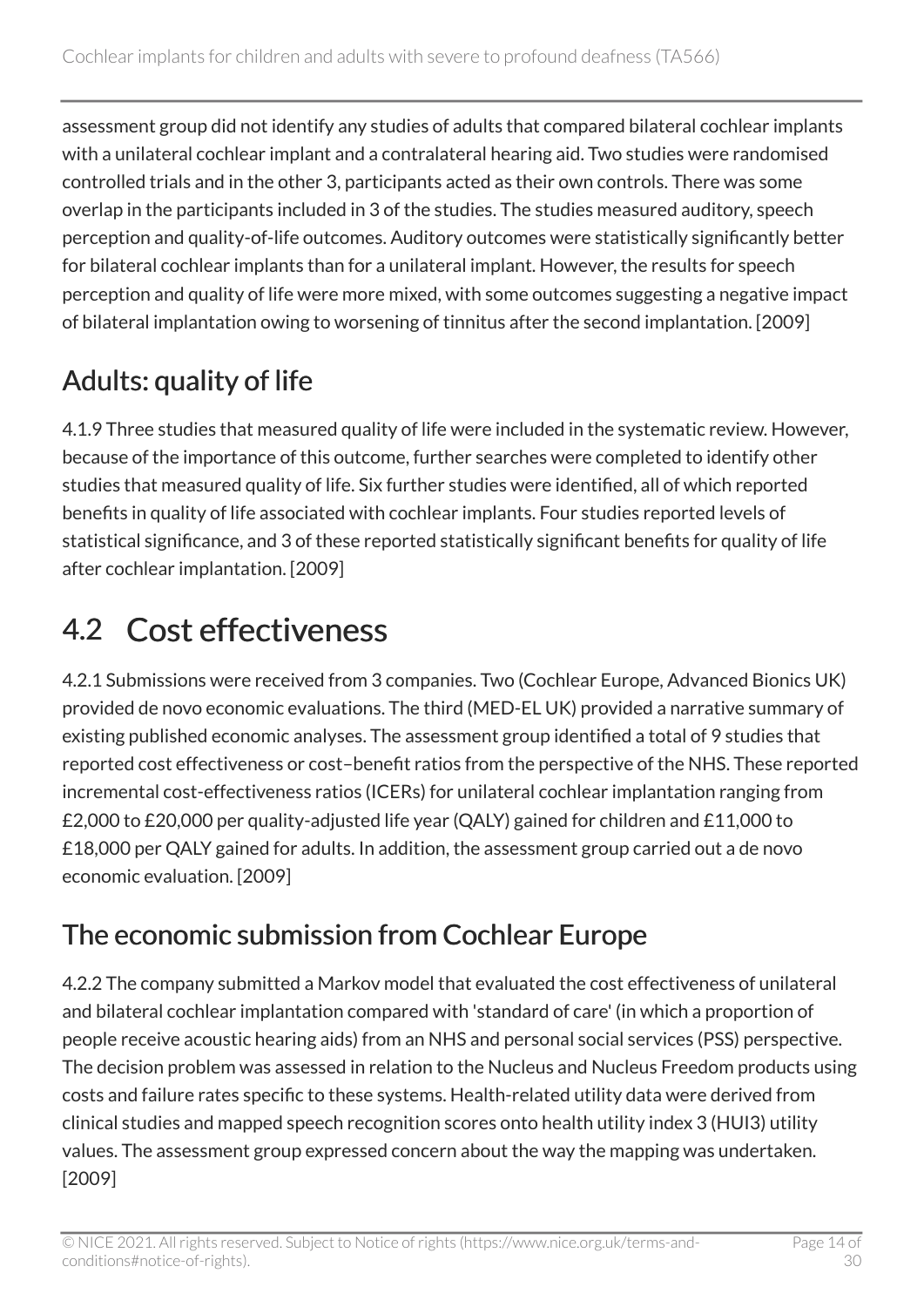4.2.3 The comparison of unilateral implantation with 'standard of care' gave an ICER of £10,500 per QALY gained for children with severe to profound sensorineural deafness and £7,100 per QALY gained for adults with postlingual severe to profound sensorineural deafness. The comparison of bilateral implantation and unilateral implantation gave an ICER of £39,000 and £32,900 per QALY gained in adults and children, respectively. [2009]

### The economic submission from Advanced Bionics UK

4.2.4 The company submitted a Markov model that evaluated the cost effectiveness of unilateral cochlear implantation compared with no cochlear implants from an NHS and PSS perspective. Four specific subgroups were identified: children with prelingual profound deafness; children with postlingual profound deafness; adults with postlingual profound deafness; and adults with postlingual severe deafness. Cost-effectiveness analyses were not presented for bilateral cochlear implantation. [2009]

4.2.5 Costs were derived from a published study of cochlear implantation in children, and applied to both children and adults. Health-related utility data were derived from published studies using HUI3. The ICERs associated with unilateral implantation at 3 and 6 years were £13,300 and £17,200 per QALY gained, respectively. The ICERs for unilateral implantation in 50-year-old adults with profound and severe deafness were £20,000 and £37,000 per QALY gained, respectively. [2009]

#### The economic submission from MED-EL UK

4.2.6 The submission from the company does not include an economic model and primarily summarises some of the existing published economic literature. The submission presents an ICER of approximately £18,000 per QALY gained for unilateral cochlear implantation in children. For adults, estimates of cost effectiveness for unilateral cochlear implantation are presented for the group as a whole and for 2 subgroups: adults with profound deafness who derive no functional benefit from acoustic hearing aids; and adults with profound deafness who derive some functional benefit from hearing aids. The corresponding ICERs were £20,600, £19,200 and £25,400 per QALY gained, respectively. [2009]

#### The economic model from the assessment group

4.2.7 The assessment group developed a Markov model to consider 2 questions. The first was the cost effectiveness of unilateral cochlear implantation compared with standard treatment (which may or may not include acoustic hearing aids) in children and adults who were profoundly deaf. The second was the cost effectiveness of providing an adult or a child who is profoundly deaf and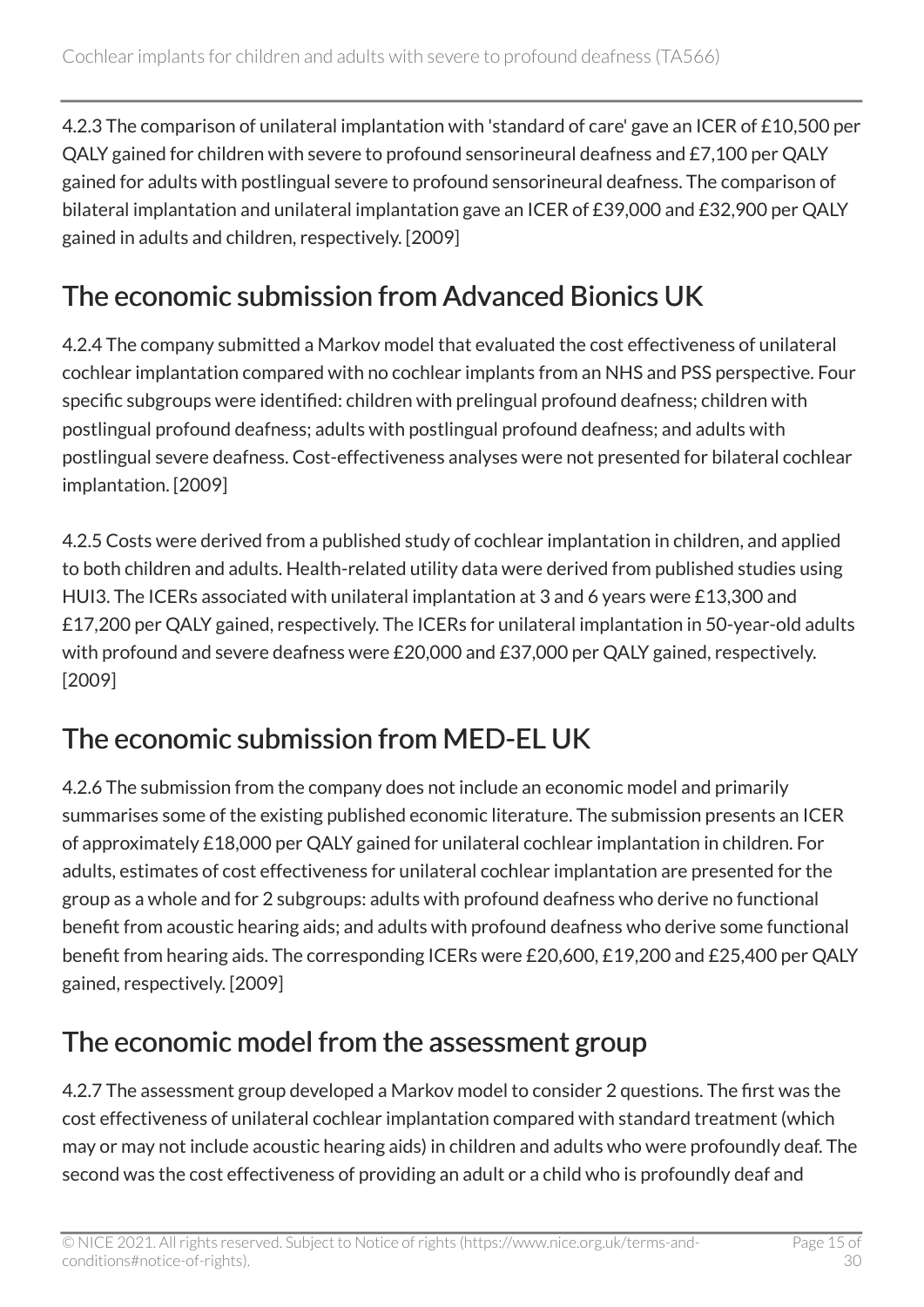currently receiving standard treatment (which may or may not include acoustic hearing aids) with a simultaneous or sequential (defined as 3 years between the first and second implant) bilateral cochlear implant compared with a unilateral cochlear implant. [2009]

4.2.8 The effectiveness of cochlear implants in the model was based on a separate review of studies that reported health-related utility values for severe or profound deafness for unilateral or bilateral cochlear implantation. The most relevant studies that were identified derived quality-oflife data from the HUI3. For children, changes in quality of life were reported by their parents or their teachers as proxies. In the base-case analyses, utilities were assumed to remain constant over the lifetime of the person. [2009]

4.2.9 The health-related utility for a child without a cochlear implant was obtained from all children in the UK with profound deafness and no cochlear implant. The health-related utility value from this population was 0.421. The gains in health-related utility from having a cochlear implant were 0.066, 0.212 and 0.232 in the first 2 years following implantation, 2 to 4 years and 4 years onwards, respectively. The health-related utility data for adults were obtained from a prospective cohort study that measured health-related utility before and after cochlear implantation in a group of adults with postlingual severe to profound deafness. The utility value without a cochlear implant was 0.433. The gain in utility associated with having a unilateral cochlear implant was estimated to be 0.197. [2009]

4.2.10 The health-related utility data for bilateral implantation were obtained from data from 24 adults with postlingual deafness who had a unilateral cochlear implant and were then randomised to receive a second contralateral implant immediately or 11 months later. At 9 months follow-up a comparison of those who had bilateral implants with those waiting for their second implant suggested a difference in utility of 0.10. A subsequent analysis of the whole group (before and after implantation) suggested a utility gain of –0.015. Regression analyses of the trial data, controlling for changes in tinnitus after implantation, suggested that the additional utility gain associated with bilateral cochlear implantation was 0.03. The assessment group used the latter value (0.03) in their analyses. In the absence of health-related utility data for bilateral cochlear implantation in children, the data from adults were applied to children. [2009]

4.2.11 The assessment group was unable to identify adequate health-related utility data to model the cost effectiveness of implanting a second device in a person with 1 established cochlear implant. The assessment group did not examine the following subgroups in its economic analysis: children and adults with severe deafness; adults with prelingual deafness; children with postlingual deafness; and children and adults who are both deaf and blind or are deaf and have other disabilities. This was because of the lack of health-related utility data to define either the health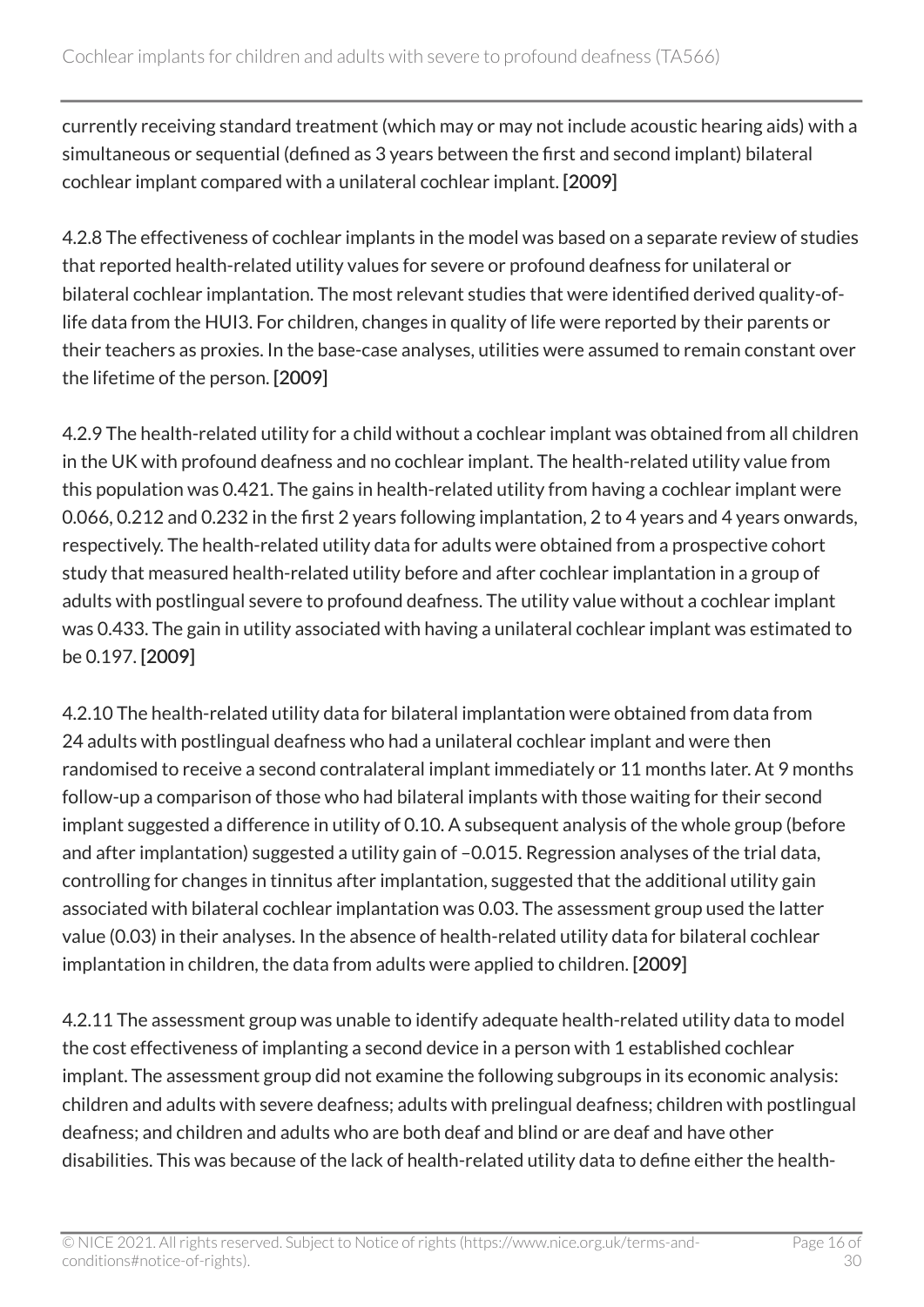related utility without a cochlear implant or the gain in health-related utility following cochlear implantation. [2009]

4.2.12 Costs included in the model are taken from 2 large UK costing studies that identified the cochlear implant centre costs associated with cochlear implantation in adults and children. The cost data for adults were taken from the same study from which utility data were taken. The data for children were collected from a survey of UK cochlear implant centres providing cochlear implants for the financial year 1998/99. In the base-case analyses, the cost of the cochlear implant (£14,661) was the mean cost of the 9 devices in the NHS supply chain purchasing contract. For bilateral implantation, the cost of a single device was doubled (£29,222). Discounts on the second implant system were considered in sensitivity analyses. [2009]

### Cost effectiveness for children

4.2.13 The ICER for unilateral implantation in children who are prelingually deaf and receive an implant at the age of 1 year was £13,400 per QALY gained. The corresponding ICERs for simultaneous and sequential bilateral implantation compared with unilateral implantation were £40,400 and £54,100 per QALY gained, respectively. [2009]

4.2.14 Analyses suggested that the estimates of cost effectiveness were sensitive to the time horizon, maintenance costs and utility. Scenario analyses that included educational costs or a later age at implantation had little impact on the estimates of cost effectiveness. Sensitivity analyses suggested that the estimates of cost effectiveness for simultaneous bilateral implantation were sensitive to changes in device costs and the utility gained. With a cost of £14,661 for a unilateral implant system, reductions of 25% and 50% in the cost of the second implant system reduced the ICER for simultaneous bilateral implantation to £36,139 and £31,900 per QALY gained, respectively. Without a cost discount for the second implant system, an increase of the utility gain from 0.03 to 0.04 reduced the ICER from £40,400 to £31,300 per incremental QALY gained. [2009]

4.2.15 The assessment group conducted additional 2-way sensitivity analyses to investigate the impact of combining the discounts reported by the cochlear implant centres (see [section](#page-8-0) 3.7) with alternative assumptions about utility gain associated with bilateral implantation for simultaneous bilateral cochlear implantation in children. In the analyses, the cost of a unilateral implant system was assumed to be £15,534, which was the mean of the published list prices of the devices used in the cochlear implant centres. Assuming a discount of 30% on the second implant system and a utility of 0.03 produced an ICER of £36,040 per QALY gained. When the 30% discount was maintained and a utility of 0.04 instead of 0.03 was assumed, the ICER was reduced to £27,886 per QALY gained. Increasing the utility gain to 0.05 further reduced the ICER to £22,740 per QALY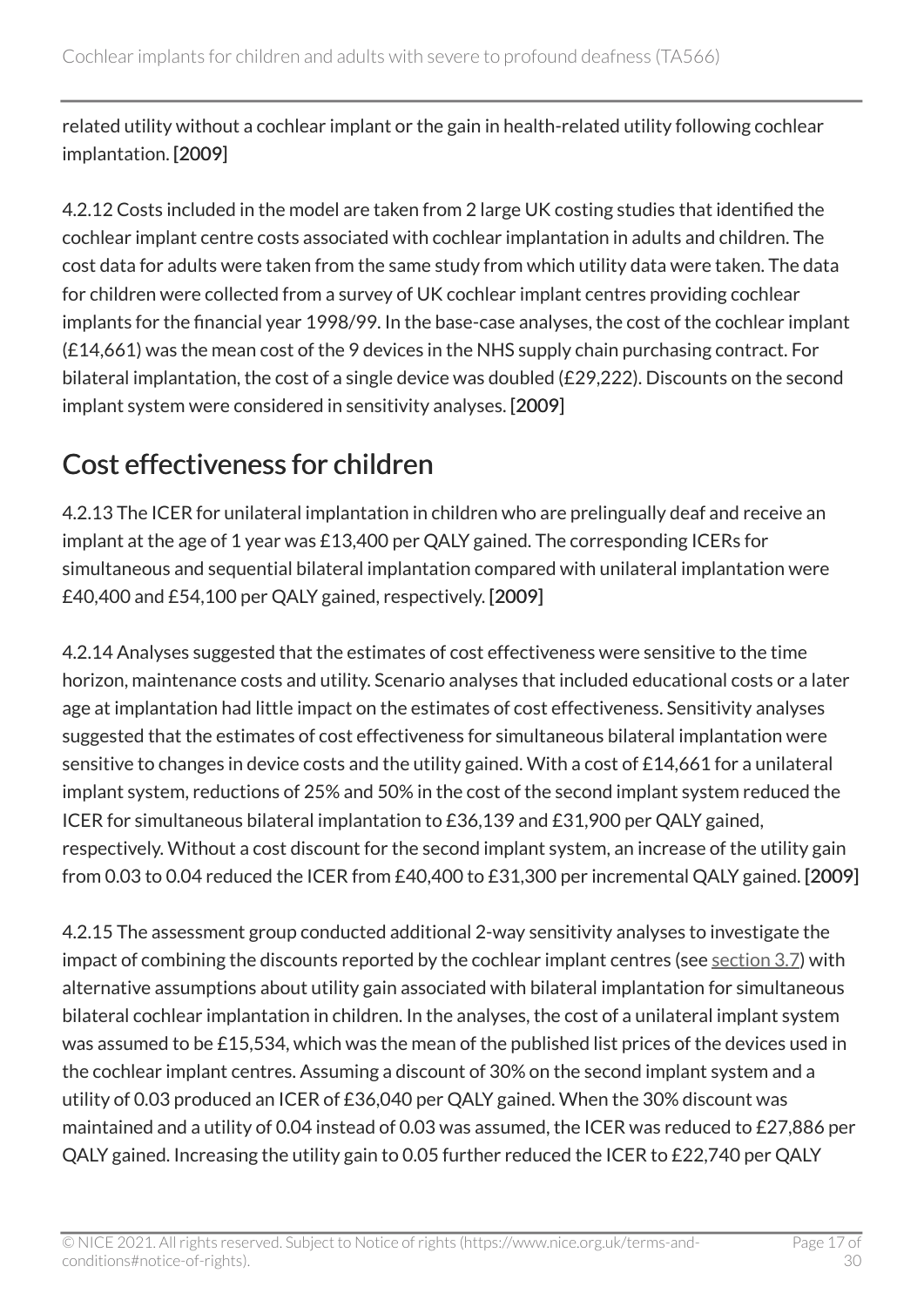#### gained. [2009]

#### <span id="page-17-0"></span>Cost effectiveness for adults

4.2.16 The ICER for unilateral implantation in adults who are postlingually deaf was £14,200 per QALY gained. The corresponding ICERs for simultaneous and sequential bilateral implantation compared with unilateral implantation were £49,600 and £60,300 per QALY gained, respectively. [2009]

4.2.17 Analyses suggested that the estimates of cost effectiveness were sensitive to the time horizon, age of the cohort, device costs and utility gain. Scenario analysis using an age-dependent utility gain had little impact on the estimate of cost effectiveness. Sensitivity analyses for simultaneous bilateral implantation showed that the estimates were sensitive to changes in device costs and the utility gained. Reductions of 25% and 50% in the cost of the second implant system reduced the estimate of cost effectiveness to £43,028 and £36,497 per QALY gained, respectively. Without a cost discount for the second implant system, but with a utility gain of 0.04 as opposed to 0.03 the estimate of cost effectiveness was reduced from £49,600 to £37,725 per incremental QALY gained. [2009]

4.2.18 Following completion of the assessment report, consultees provided new evidence on the additional utility gain associated with bilateral compared with unilateral implantation for children and adults. One estimate came from a cross-sectional study of 15 children with unilateral cochlear implants and 26 children with bilateral cochlear implants. In this study, parents rated their children's health-related quality of life using the HUI3. The utility of children with a unilateral cochlear implant was reported as 0.72, whereas the utility of children with bilateral cochlear implants was reported as 0.73, reflecting a change in utility of 0.01. A second estimate came from a study of 23 people (children and adults) with bilateral cochlear implants. In this study participants were asked to retrospectively rate their health-related quality of life using the HUI3 before and after receiving a unilateral implant (that is, unilateral compared with no implants). Participants were then asked to rate their health-related quality of life using the HUI3 with bilateral implants. This study reported a utility of 0.69 associated with unilateral cochlear implantation compared with 0.81 for bilateral cochlear implantation, which was reported in the paper as a change in utility of 0.11. A further study asked 180 people including parents, clinicians and students to rate the hypothetical health-related quality of life of children described in vignettes. This study reported utility values of 0.77 for a child with a unilateral cochlear implant, 0.82 for a child using a unilateral cochlear implant and a contralateral hearing aid, and 0.88 for a child with bilateral cochlear implants. [2009]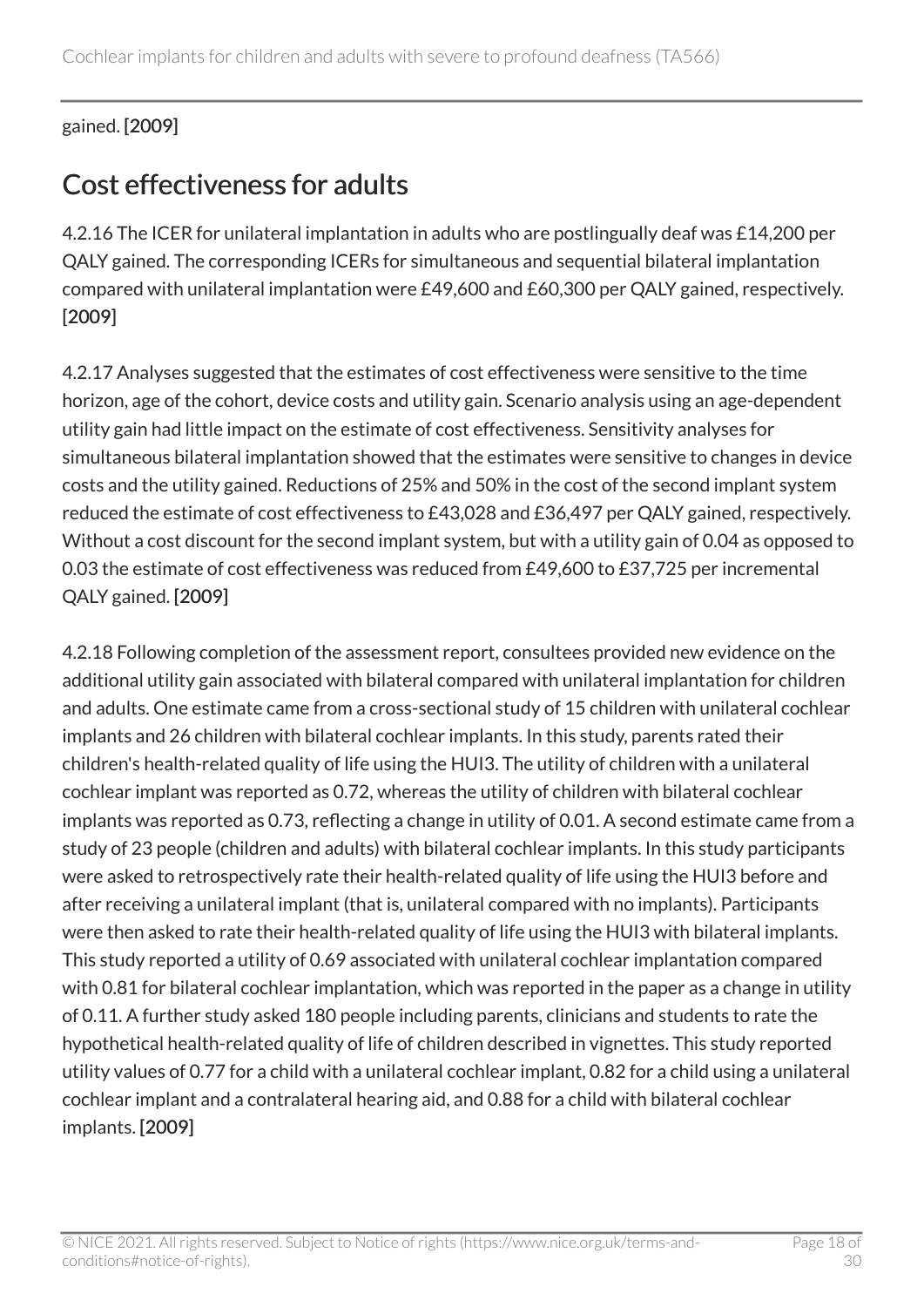### <span id="page-18-0"></span>4.3 Consideration of the evidence

4.3.1 The appraisal committee reviewed the data available on the clinical and cost effectiveness of cochlear implants for children and adults with severe to profound deafness, having considered evidence on the nature of the condition and the value placed on the benefits of cochlear implants by people who are deaf, those who represent them, and clinical experts. It was also mindful of the need to take account of the effective use of NHS resources. [2009]

4.3.2 The committee considered the distinction between audiological and functional deafness. The committee heard from clinical experts that audiological hearing was not necessarily related to functional hearing. Therefore, in clinical practice a person's hearing is assessed not just by audiological tests, but also by a functional test of hearing, specifically their ability to perceive speech in quiet conditions with acoustic hearing aids. The committee concluded that decisions about the appropriateness of cochlear implants should take into consideration a person's functional hearing and the benefit they gain from acoustic hearing aids. [2009]

4.3.3 The committee considered how functional deafness could be defined in clinical practice. At the time of the original appraisal it heard from clinical experts that guidelines for adults from the British Cochlear Implant Group recommend Bamford-Kowal-Bench (BKB) sentence testing. Using this approach, an adequate benefit from hearing aids is defined as a score of 50% or greater at a sound intensity of 70 dB SPL. But after a review of the guidance in 2018 stakeholders agreed that the test and the criteria were out of date and the committee agreed to update recommendation 1.5 (see [section](#page-24-0) 4.4). The committee heard that tests for children should assess whether speech, language and listening skills are appropriate to the age, development stage and cognitive ability of the child. The committee heard that the most appropriate test would differ according to the age and developmental stage of the child. The committee considered that the BKB sentences may not be appropriate for assessing hearing in adults for whom English is a second language, and for adults with other linguistic or cognitive difficulties. The committee considered that those making the hearing assessments should take these factors into account. In these situations, modification of the testing procedure or alternative tests may be required. [2009]

4.3.4 The committee recognised that identifying people for whom cochlear implantation was appropriate took account of not only the results of audiological and functional hearing tests but also other factors such as fitness for surgery, structure of the cochlea, the presence of functioning auditory nerves and the likelihood of benefiting from the stimuli produced by the device. The committee heard from clinical experts that these factors were assessed as part of a multidisciplinary assessment, which would also include a trial of acoustic hearing aids that usually lasts for 3 months, if this was not contraindicated or inappropriate. The committee concluded that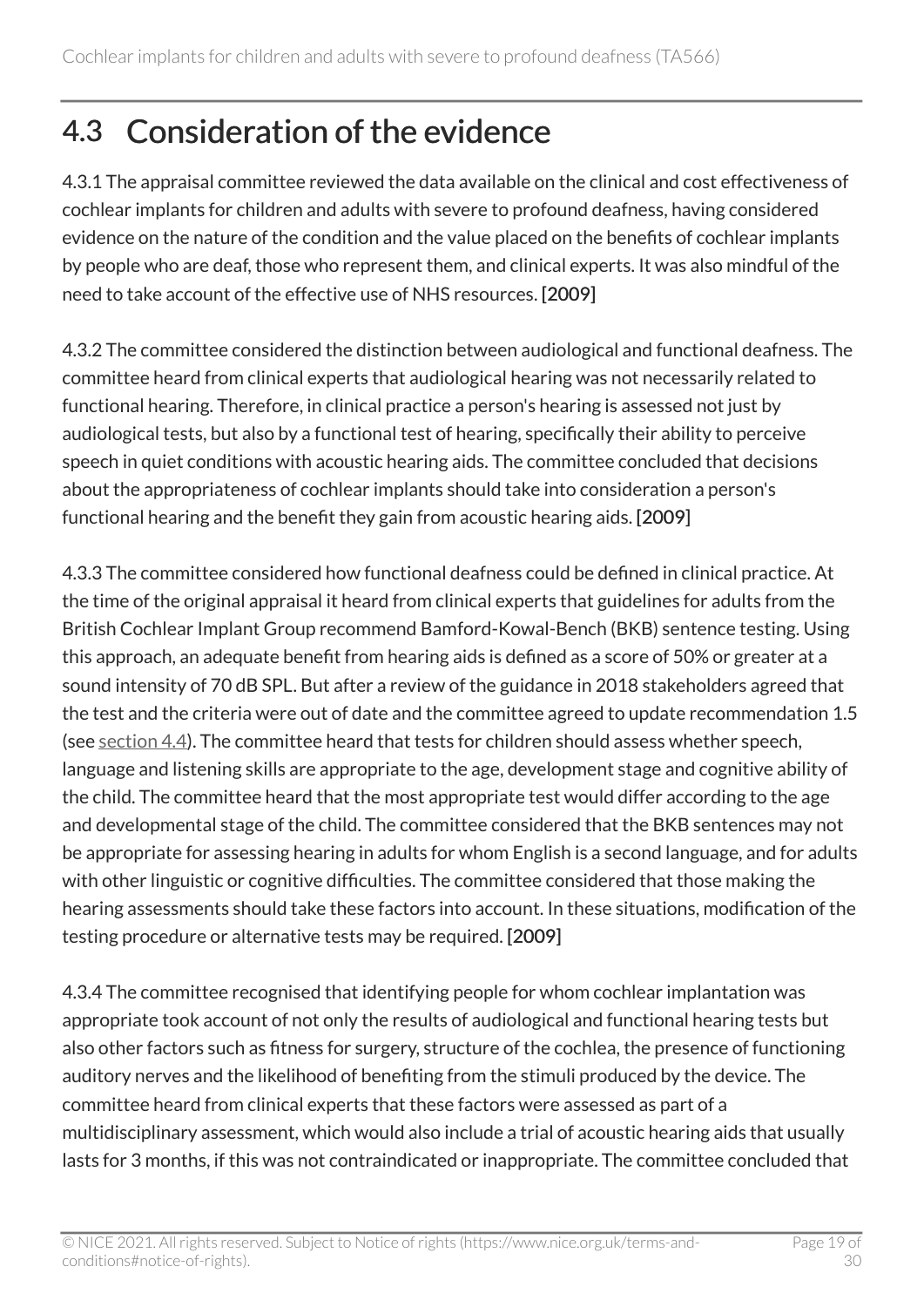it was essential to determine the appropriateness of cochlear implantation through a multidisciplinary assessment, with input from a range of professionals involved in the care of children and adults with cochlear implants. This was in addition to audiological and functional hearing tests and a valid trial of acoustic hearing aids that usually lasted 3 months. [2009]

4.3.5 The committee considered the perspective of people who may not consider deafness a disability that needs to be treated. The committee heard from clinical experts that most children who are deaf have families who are hearing and who have no access to Deaf culture. In addition, it is unlikely that adults who become deaf will become proficient users of sign language and integrate into the Deaf community. The committee concluded that for many people deafness would have a significant adverse impact on their quality of life, and that it was appropriate to consider cochlear implants as a means of reducing this impact. [2009]

4.3.6 The committee noted that the evidence for clinical and cost effectiveness was derived from data based on cochlear implant systems from 3 companies making cochlear implants (Advanced Bionics UK, Cochlear Europe, MED-EL UK), and that no data for clinical effectiveness were identified for cochlear implant systems from the fourth company (Neurelec). The committee was aware that cochlear implant systems from Neurelec are included in the current NHS procurement contract, but heard from clinical experts that Neurelec implants are rarely used in the NHS. The committee concluded that it was only able to issue recommendations about the devices for which there was evidence available. [2009]

4.3.7 The committee examined the evidence for the clinical effectiveness of the use of unilateral cochlear implants for adults and children with severe to profound deafness. The committee considered that, despite methodological limitations, the studies showed benefits for providing unilateral cochlear implants compared with hearing aids or non-technological support for people who were appropriately assessed. The committee concluded that unilateral cochlear implants had been shown to be clinically effective. [2009]

4.3.8 The committee examined the evidence for the cost effectiveness of unilateral cochlear implantation. The committee noted that both the assessment group and the companies obtained similar estimates of cost effectiveness. The committee considered that the analyses of cost effectiveness for unilateral implantation were a reasonable reflection of the costs and benefits. The committee concluded that unilateral cochlear implantation for adults and children with severe to profound deafness who did not derive adequate benefit from acoustic hearing aids would be a costeffective use of NHS resources. [2009]

4.3.9 The committee considered the evidence for the clinical effectiveness of bilateral cochlear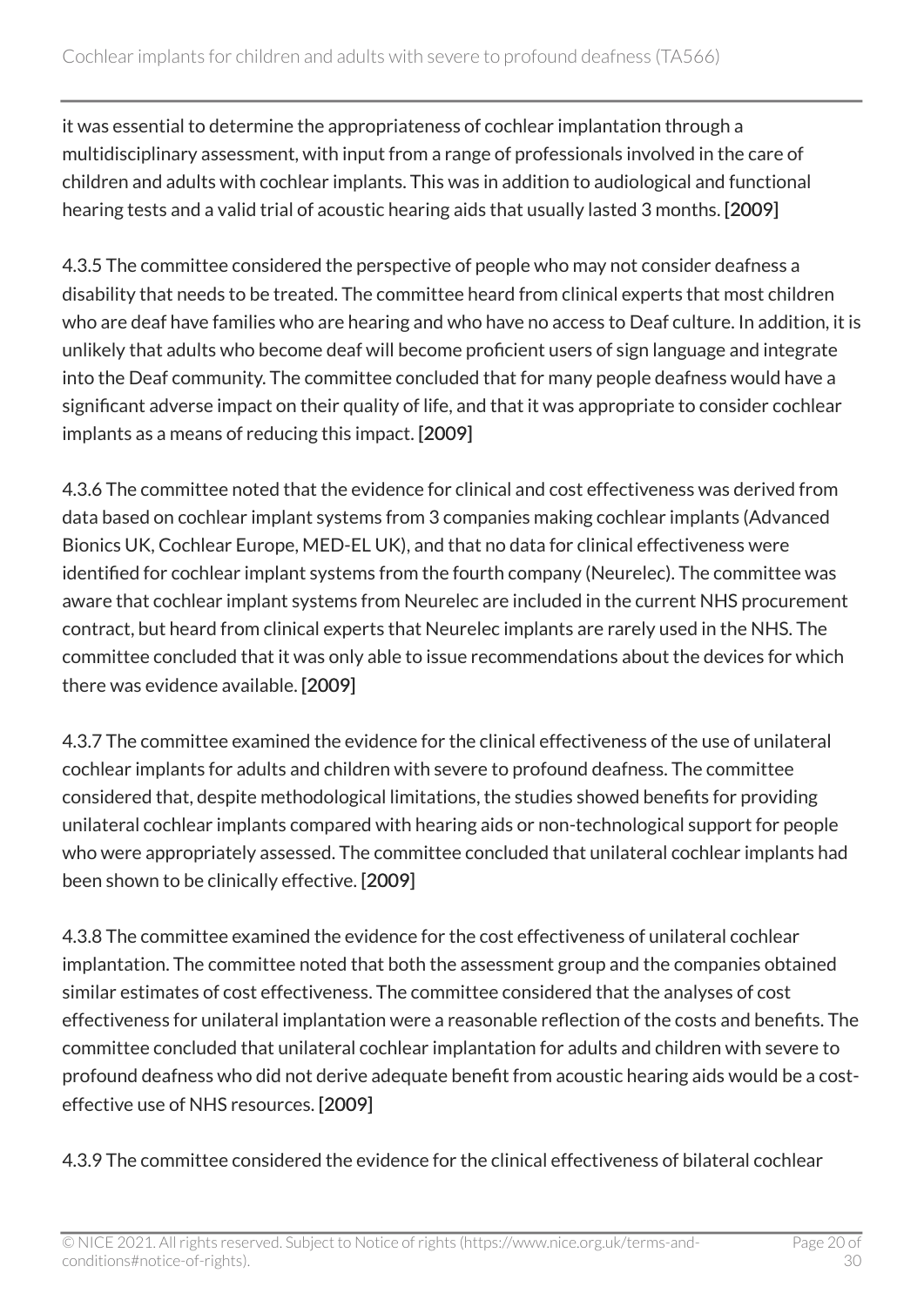implants. The committee considered that the additional benefits of bilateral cochlear implantation were less certain than the benefits of unilateral cochlear implantation. This was because of the limitations of the evidence base owing to the small number of studies and the small numbers of participants. However, the committee considered that the studies had shown additional benefits to having a second cochlear implant in relation to speech perception in noisy situations and directional perception of sound. The committee heard from patient experts that they considered that there were other benefits from bilateral cochlear implantation. These benefits included easier, less exhausting communication (for example, determining the direction of the sound in group conversations without unnecessary head movement). The committee concluded that there were additional benefits of bilateral cochlear implants that had not been adequately evaluated in the published studies, although these may vary among individuals. [2009]

4.3.10 The committee heard from clinical experts that it was important that the auditory nerve was provided with stimulation early in a child's development because it became less sensitive to stimulation as the child became older. Hence, failure to stimulate the auditory nerve early impaired the development of central pathways necessary for the appreciation and understanding of sound. The committee was persuaded on the basis of consultee comments that the potential benefits of bilateral auditory stimulation would apply to both prelingual and postlingual children with severe to profound deafness because neurosensory development continues after the development of language. The committee concluded that making a distinction between children based on the time of language development would not be appropriate. [2009]

4.3.11 The committee then considered the cost effectiveness of bilateral cochlear implantation. The committee first examined the cost of cochlear implant systems and in particular the availability of nationally agreed discounts for the second cochlear implant system. The committee noted that the current NHS supply chain contract only included 1 discount on a bilateral system from a single company (Neurelec). The committee then considered the information about discounts provided by the other 3 companies. The committee noted that 2 of the 3 companies reported their discounts as being standardised and nationally available. The committee recognised that these discounts were sometimes given on the implant alone and other times on the whole implant system (that is implant plus processor), and that this would affect the total cost of the system. The committee examined the information on discounts from the survey of cochlear implant centres (described in [section](#page-8-0) 3.7). The committee noted that there was some variation in the size of the discount received by the cochlear implant centres that was not reflected in the information from the companies. The committee noted this did not appear to relate directly to volume of implants purchased. The committee considered that the data showed that discounts of 40% or more on the second implant were being attained by a large proportion of implant centres, and therefore could be considered as being available nationally. Therefore the committee concluded that it was appropriate for this size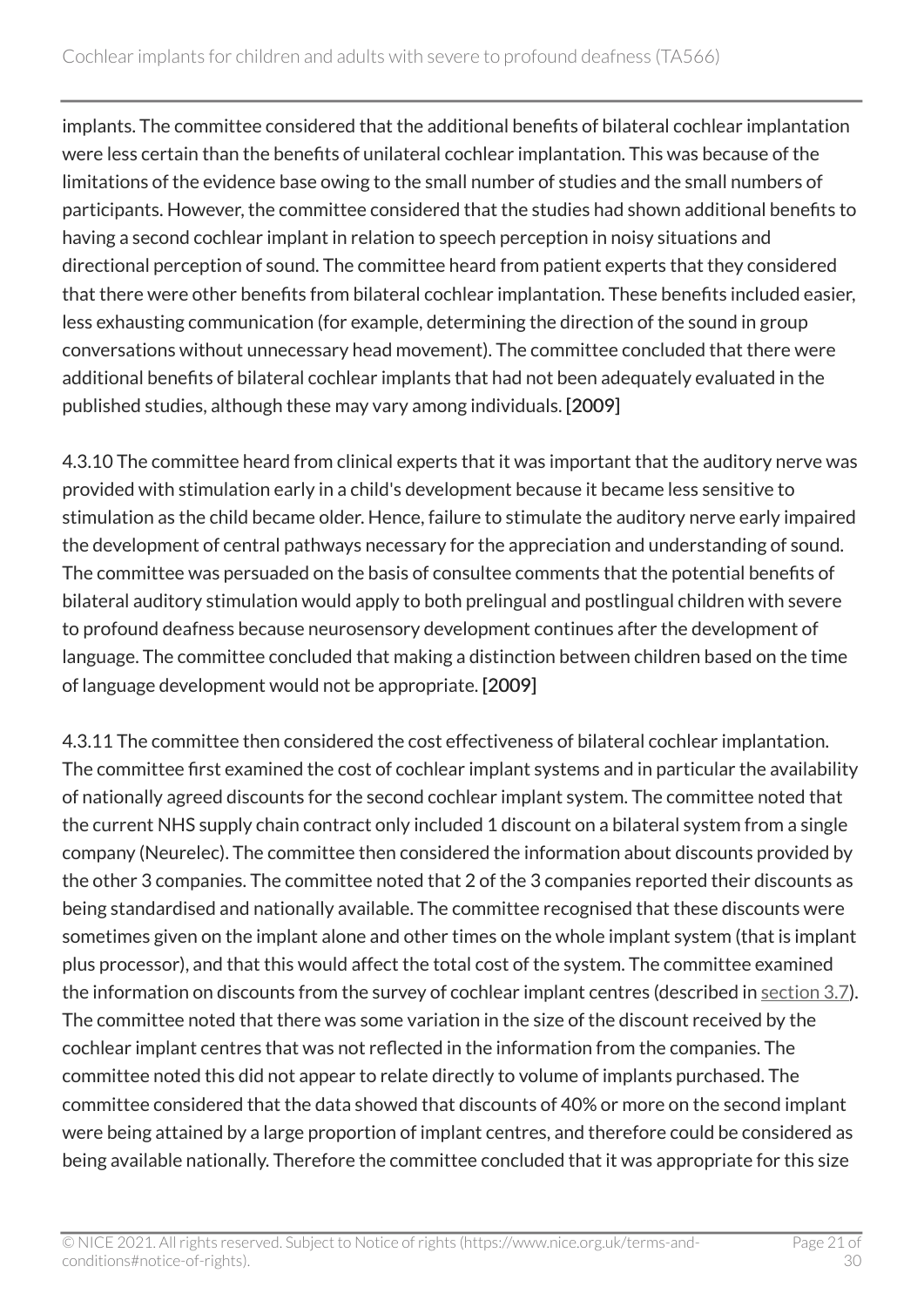of discount to be taken into account when considering the estimates of incremental cost effectiveness of bilateral implantation. [2009]

4.3.12 The committee then considered the cost effectiveness of bilateral cochlear implantation in adults. The committee noted that the base-case economic analyses provided by the assessment group obtained an ICER for simultaneous bilateral cochlear implantation of approximately £50,000 per QALY gained. The committee noted that the utility data used in this analysis were associated with uncertainty because the data were derived from a small number of adults over a short followup period. However, the committee noted that these were the only data available for people who had been studied prospectively before and after they had received a second cochlear implant. Therefore the committee considered that this was the most appropriate source of data for estimating health utility gain following a second implant. The committee noted concerns from consultees about the impact of tinnitus on the utility results from this study. It accepted the analysis of the study data that had controlled for the impact of tinnitus and gave a health utility gain following a second implant of 0.03. Therefore the committee considered that 0.03 was currently the most appropriate estimate of the additional utility gain for a second implant for adults with severe to profound deafness. The committee noted the assessment group's assumption of no discount for the second implant in their base-case analysis. The committee considered the situation of a 25% to 50% discount on the second implant system as discussed in [section](#page-17-0) 4.2.17. Under these circumstances the ICER for bilateral implantation for adults was between £43,000 and £36,500. The committee noted from the assessment group's analysis that with a utility gain of 0.03, discounts on the second implant system had to be greater than 75% for the ICER for bilateral implantation in adults to fall between £20,000 and £30,000 per QALY gained. Therefore the committee concluded that it was not possible to recommend routine bilateral cochlear implantation in adults as a cost-effective use of NHS resources. [2009]

4.3.13 The committee next examined the evidence for the cost effectiveness of bilateral cochlear implantation for children with severe to profound deafness. The committee noted that the assessment group had been unable to identify any health-related quality-of-life data for bilateral cochlear implantation in children, and had used the data from adults for children (that is, an additional gain in health-related utility of 0.03 for the second implant). The committee noted comments from consultees that for children with severe to profound deafness, a utility gain of 0.03 could potentially be an underestimate. These comments focused on the view that bilateral cochlear implantation could afford more quality-of-life gains for children than for adults, through improved language learning and spatial awareness, which would increase opportunities for interaction and communication, the ability to participate in play activities, and benefits from education. The committee was persuaded that additional utility gains for children above that for adults were plausible. However, the size of these additional gains was associated with considerable uncertainty,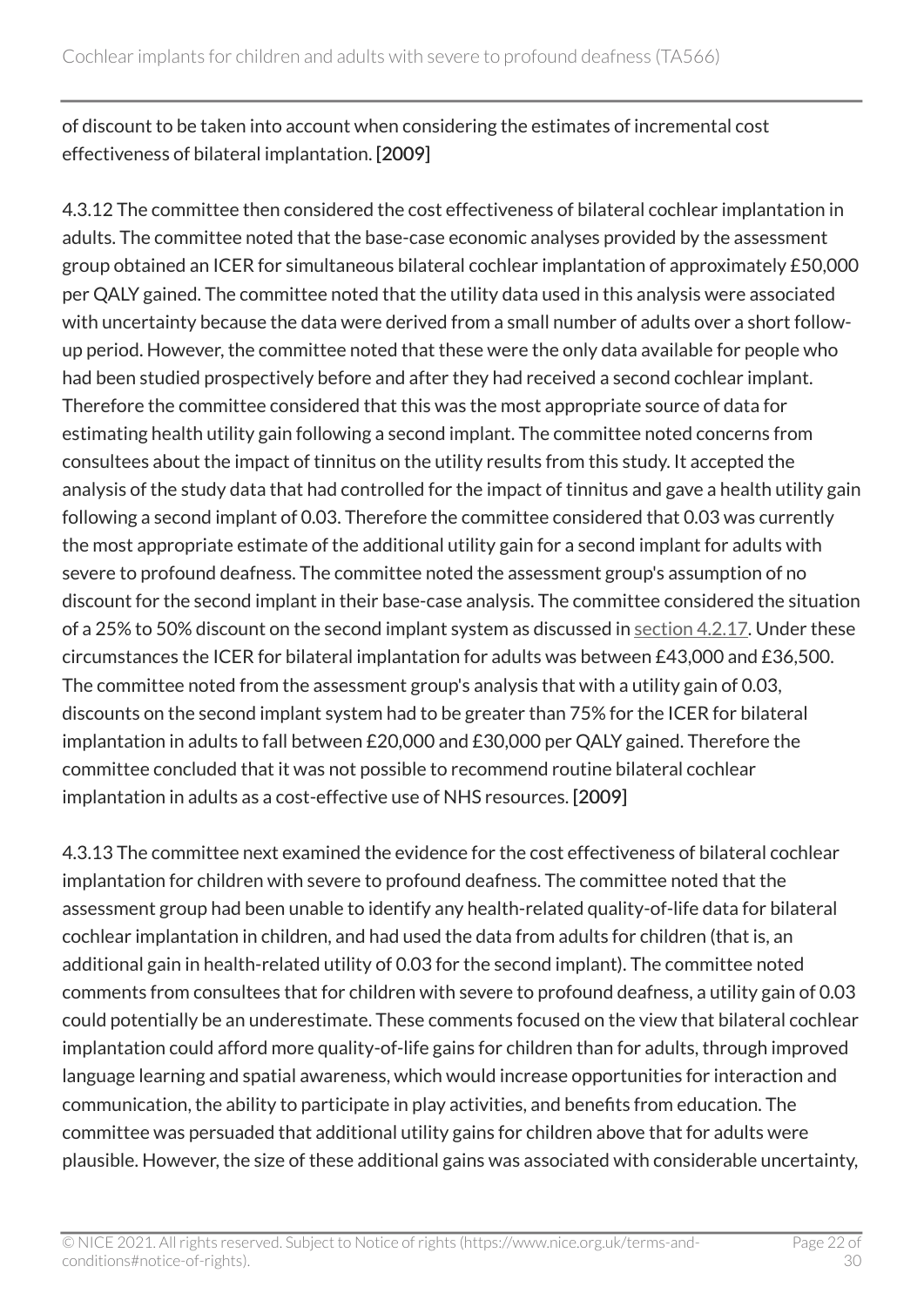given that there were limited data for children, and for adults the additional gains in health-related quality of life were associated with methodological concerns. The committee recognised that the economic analyses were sensitive to utility gains, and that if the gain in utility for children was assumed to be more than for adults, the ICER for bilateral cochlear implantation would be considerably reduced from the base case. [2009]

4.3.14 The committee then considered the impact on the ICERs of combining additional gains in utility for simultaneous bilateral cochlear implantation of children with discounts on the second implant. The committee noted that the 40% discount for the second cochlear implant for simultaneous bilateral implantation, which was being received by many cochlear implant centres, equated to approximately 30% off the cochlear implant system (implant plus processor). The committee noted that with a discount of 30% on the implant system and a utility gain of 0.04, the ICER for children would be £27,900 per QALY gained. If the same discount was applied and the utility gain was assumed to be 0.05, then the ICER for children would be £22,700 per QALY gained. The committee was mindful that the size of the additional utility gain following simultaneous bilateral implantation for children was very uncertain, but was persuaded that with the discounts on second implants currently available, it could accept the uncertainty associated with the gains in utility. Therefore the committee concluded that if cochlear implants for bilateral implantation could be acquired at the lowest price, including a discount equivalent to 40% or more off the current list prices of the second implant, then simultaneous bilateral cochlear implantation for appropriately assessed children with severe to profound deafness could be considered a cost-effective use of NHS resources. [2009]

4.3.15 The committee recognised that some people who were deaf could also be at risk of ossification of the cochlea (for example, after meningitis). The committee heard from clinical experts that ossification caused damage to the cochlea, which could make both initial implantation and successful re-implantation in the case of device failure difficult. The committee noted that the incidence of ossification after meningitis is unclear. However, it understood that a minority of people at risk of cochlear ossification went on to have cochlear ossification, and that the extent of the ossification varied. The committee noted the evidence that, in general, device failure rates after successful implantation were low (less than 5% over 15 years), and considered that the probability of cochlear ossification occurring in adults with severe to profound deafness combined with failure of the unilateral implant and an inability to re-implant the first ear was therefore likely to be very small. On balance the committee considered that this very low risk was not in itself a reason to recommend bilateral implantation in this group when for adults overall it had not considered this a cost-effective use of NHS resources. [2009]

4.3.16 The committee recognised that there were additional considerations for people who are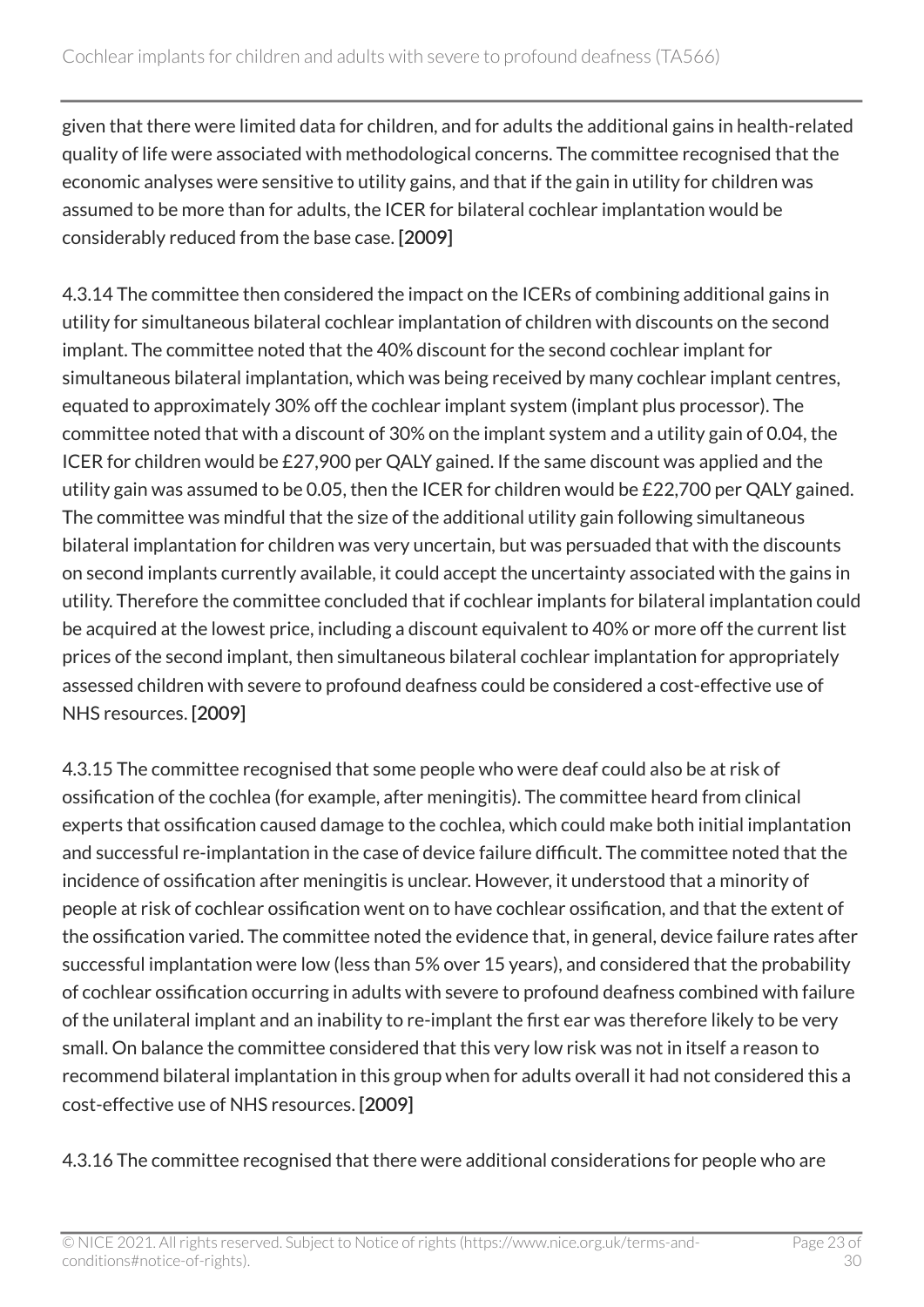deaf and also have other disabilities. The committee heard from clinical experts that specifically for people who are both deaf and blind, the gains in quality of life following bilateral implantation are greater than for people who are not blind. This is because people who are deaf and blind rely more on auditory stimuli for spatial awareness. The committee recognised that in addition to people who are deaf and blind, there are people with other co-disabilities who also rely on auditory stimuli as a primary sensory mechanism for spatial awareness. The committee considered that these individuals would be most appropriately identified by healthcare professionals as part of a multidisciplinary assessment. The committee was persuaded by the evidence from clinical experts that bilateral cochlear implantation did produce greater quality-of-life gains for deaf people who are blind or have other co-disabilities that increase reliance on hearing as a primary sensory mechanism for spatial awareness than it did for people who are deaf and who do not have other disabilities of this nature. The committee agreed that the inclusion of discounts equivalent to 40% or more off the list prices of the second implant was appropriate in the cost-effectiveness analyses, as these reflected current nationally available discounts. The committee was mindful of the uncertainty over the magnitude of the additional quality of life gains associated with bilateral cochlear implantation in this group of people, but was persuaded that using the currently available discounts would result in an acceptable cost-effectiveness estimate. Therefore the committee was persuaded that if cochlear implants for bilateral implantation were acquired at the lowest price, including currently available discounts on list prices equivalent to 40% or more off the second implant, then it was appropriate to recommend bilateral cochlear implantation in this group of people as a cost-effective use of NHS resources. [2009]

4.3.17 The committee noted that sequential implantation was associated with higher costeffectiveness estimates than simultaneous bilateral implantation for both children and adults, and therefore concluded that sequential bilateral implantation is not an appropriate use of NHS resources. However, the committee recognised that some children who have previously received unilateral implants may now be considered to have met the criteria in the current guidance for simultaneous bilateral implantation. Similarly, this is the case for adults who are deaf and have other disabilities that increase their reliance on auditory stimuli as a primary sensory mechanism for spatial awareness. The committee considered that it is important to promote equity of treatment between groups of people who are in the same circumstances except that one group had previously had a unilateral cochlear implant and the other becomes eligible now. However, the committee was mindful that the duration of deafness and length of time since unilateral implantation could reduce the benefits of any additional contralateral cochlear implant. The committee was persuaded that in situations where the responsible clinician considers that an additional contralateral cochlear implant would provide sufficient benefit, people in the above 2 groups who have already received a unilateral cochlear implant prior to publication of this guidance should have the option of an additional contralateral implant. However, the committee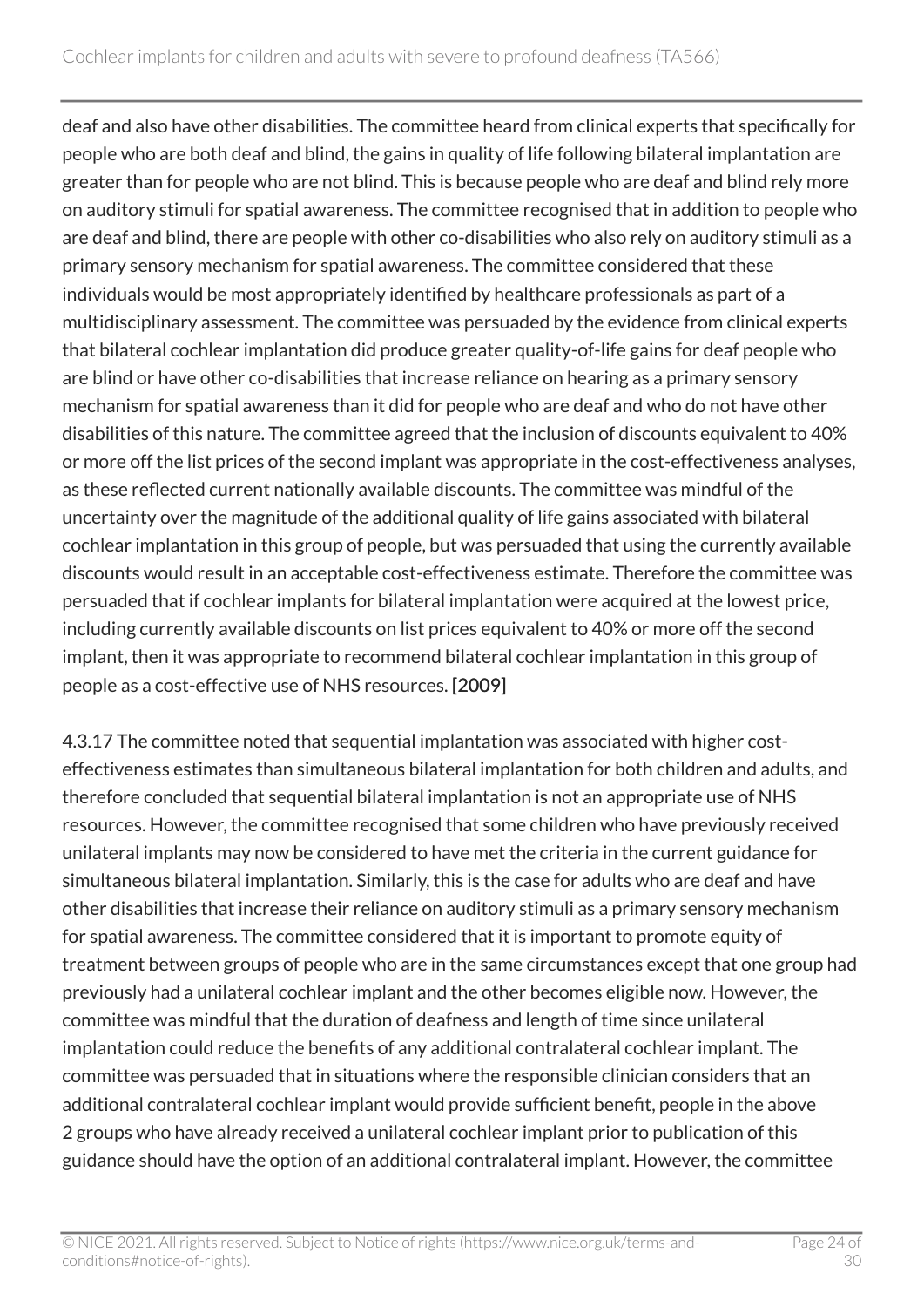considered that an additional implant should be offered only after a fully informed discussion between the individual person, their carers and clinicians involved in their care. [2009]

4.3.18 The committee noted that in the economic analyses cochlear implants had been modelled as a class. The committee was aware from clinical experts that there may be differences between the devices, in particular the processing strategies used. The committee did not consider that it had been demonstrated that the different cochlear implant systems were associated with different cost-effectiveness profiles. Therefore it was not appropriate to preferentially recommend a specific device. However, the committee did consider that if there was more than one cochlear implant system that was considered clinically appropriate, the least costly implant system, taking into account discounts as available, should be used. The committee recognised that the cost of a system would depend on the support package offered, the long-term reliability of the device and whether it was to be used unilaterally or bilaterally. [2009]

### <span id="page-24-0"></span>4.4 Partial update

4.4.1 In 2018, as part of a review of this guidance, stakeholders highlighted that the eligibility criteria in recommendation 1.5 were out of date and did not reflect clinical practice.

- The British Cochlear Implant Group (BCIG) suggested that the definition of severe to profound deafness should be hearing only sounds louder than or equal to 80 db HL without acoustic hearing aids, which was supported by most stakeholders.
- Stakeholders also suggested that testing should be at a wider range of frequencies than stated in the original guidance. They noted that important frequencies for speech perception are between 750 Hz and 3000 Hz.
- Stakeholders further highlighted that the BKB sentence test was no longer considered appropriate for assessing benefit of acoustic hearing aids. The consensus among the professional and patient organisations was that the Arthur Boothroyd word test is a more appropriate test. [new 2018]

4.4.2 Changing the criteria in section 1.5 of the guidance is not expected to have a substantial impact on the cost effectiveness of cochlear implants. This is because: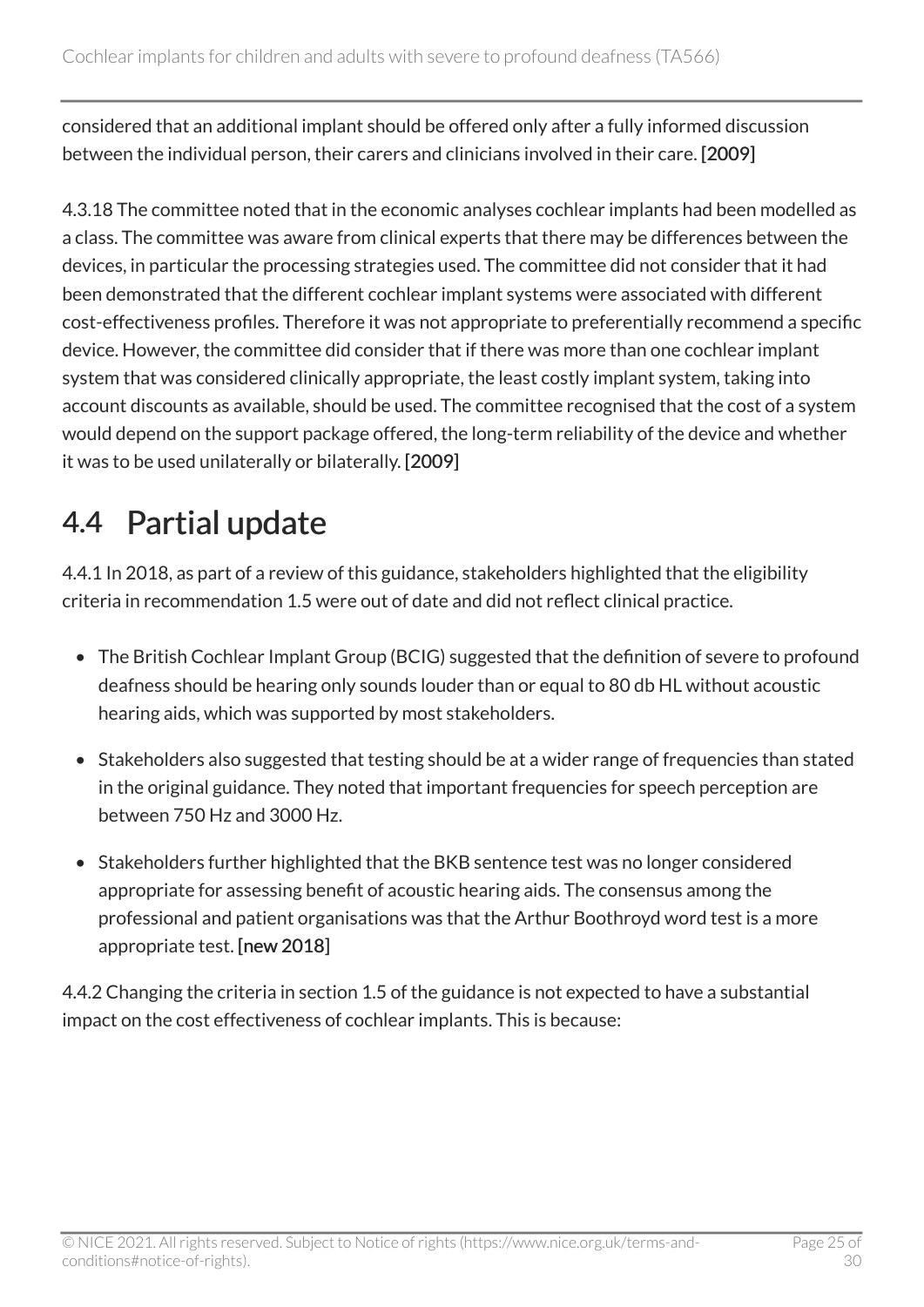- The criteria in the original guidance captured the population for whom the BCIG thought cochlear implants were appropriate and necessary. The proposed amendments to the criteria do not broaden the population outside of this group. Rather, new research shows that the group for whom cochlear implants are appropriate and necessary can be better identified through the updated criteria. The population therefore continues to reflect the population considered in the cost-effectiveness modelling.
- Since NICE's technology appraisal guidance 166 was published, there has been around a 15% reduction in device costs, which would improve their cost effectiveness. [new 2018]

4.4.3 The committee considered that the wording suggested by stakeholders was appropriate and would not have a substantial impact on the cost effectiveness of cochlear implants. It concluded that the criteria in section 1.5 of the guidance should be updated to:

For the purposes of this guidance, severe to profound deafness is defined as hearing only sounds that are louder than 80 dB HL (pure-tone audiometric threshold equal to or greater than 80 dB HL) at 2 or more frequencies (500 Hz, 1,000 Hz, 2,000 Hz and 4,000 Hz) bilaterally without acoustic hearing aids. Adequate benefit from acoustic hearing aids is defined for this guidance as:

- for adults, a phoneme score of 50% or greater on the Arthur Boothroyd word test presented at 70 dBA
- for children, speech, language and listening skills appropriate to age, developmental stage and cognitive ability. [new 2018]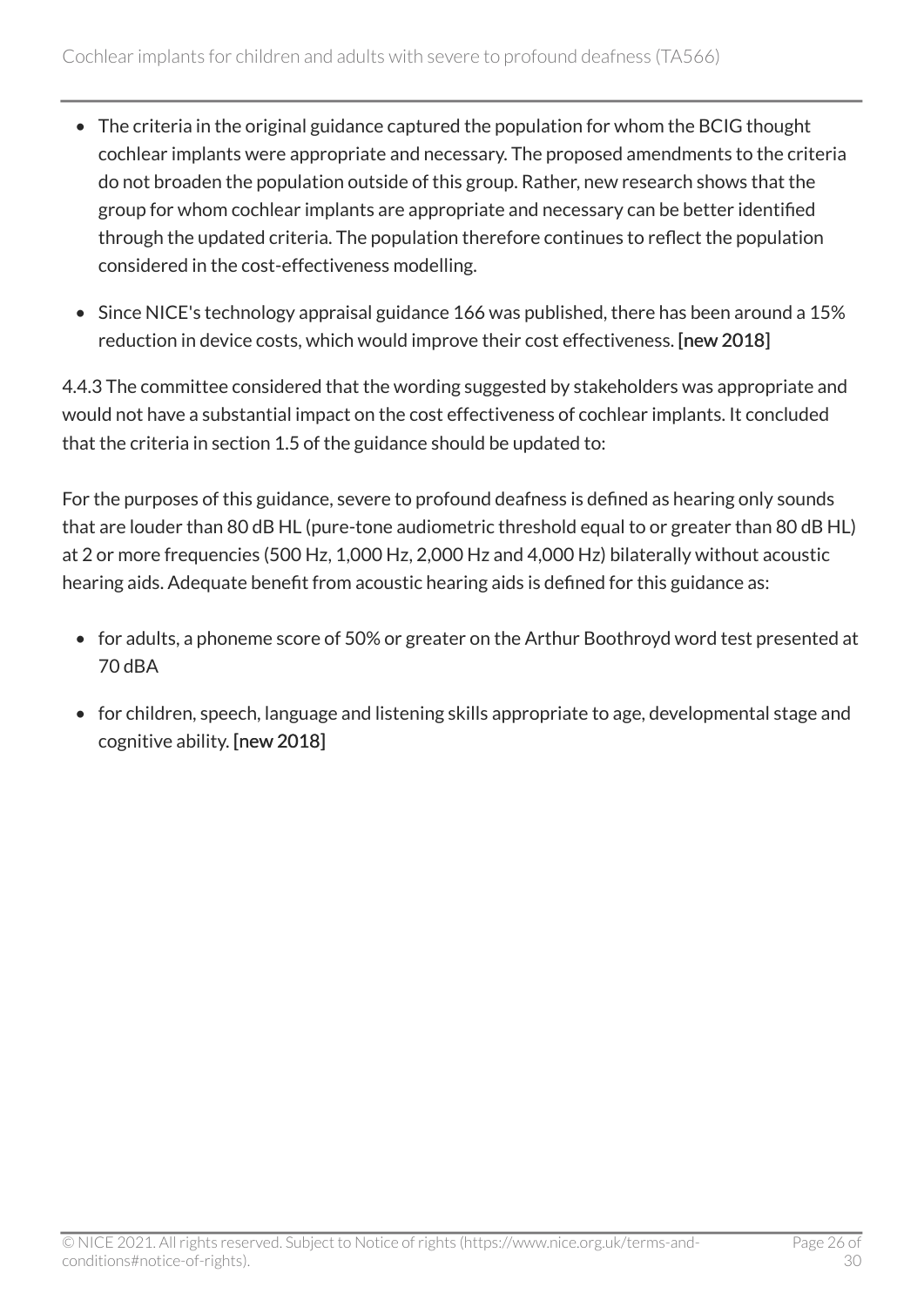# <span id="page-26-0"></span>5 Implementation

- 5.1 [Section 7\(6\) of the National Institute for Health and Care Excellence](http://www.legislation.gov.uk/uksi/2013/259/contents/made)  [\(Constitution and Functions\) and the Health and Social Care Information Centre](http://www.legislation.gov.uk/uksi/2013/259/contents/made)  [\(Functions\) Regulations 2013](http://www.legislation.gov.uk/uksi/2013/259/contents/made) requires clinical commissioning groups, NHS England and, with respect to their public health functions, local authorities to comply with the recommendations in this appraisal within 3 months of its date of publication.
- 5.2 The Welsh ministers have issued directions to the NHS in Wales on implementing NICE technology appraisal guidance. When a NICE technology appraisal recommends the use of a drug or treatment, or other technology, the NHS in Wales must usually provide funding and resources for it within 2 months of the first publication of the final appraisal document.
- 5.3 When NICE recommends a treatment 'as an option', the NHS must make sure it is available within the period set out in the paragraphs above. This means that, if a patient has severe to profound deafness and the doctor responsible for their care thinks that cochlear implants are the right treatment, they should be available for use, in line with NICE's recommendations.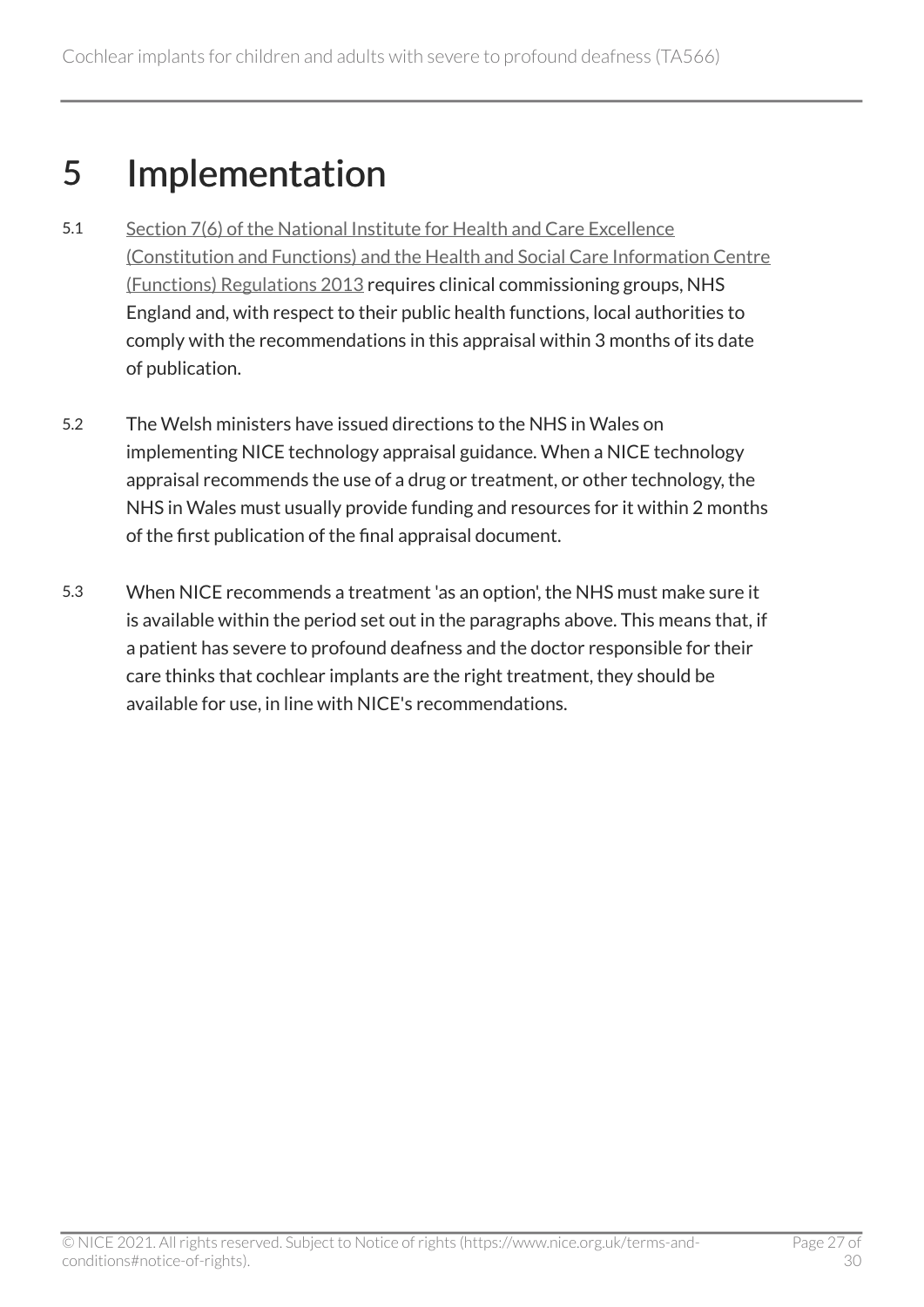### <span id="page-27-0"></span>6 Recommendations for further research

- 6.1 The committee recommended that a randomised controlled trial should be carried out to examine the benefit of bilateral cochlear implantation compared with unilateral cochlear implantation in adults with severe to profound deafness. [2009]
- 6.2 The committee recommended that data on the health-related quality of life of children with bilateral cochlear implants should be collected and measured in accordance with NICE's guide to the methods of technology appraisal. [2009]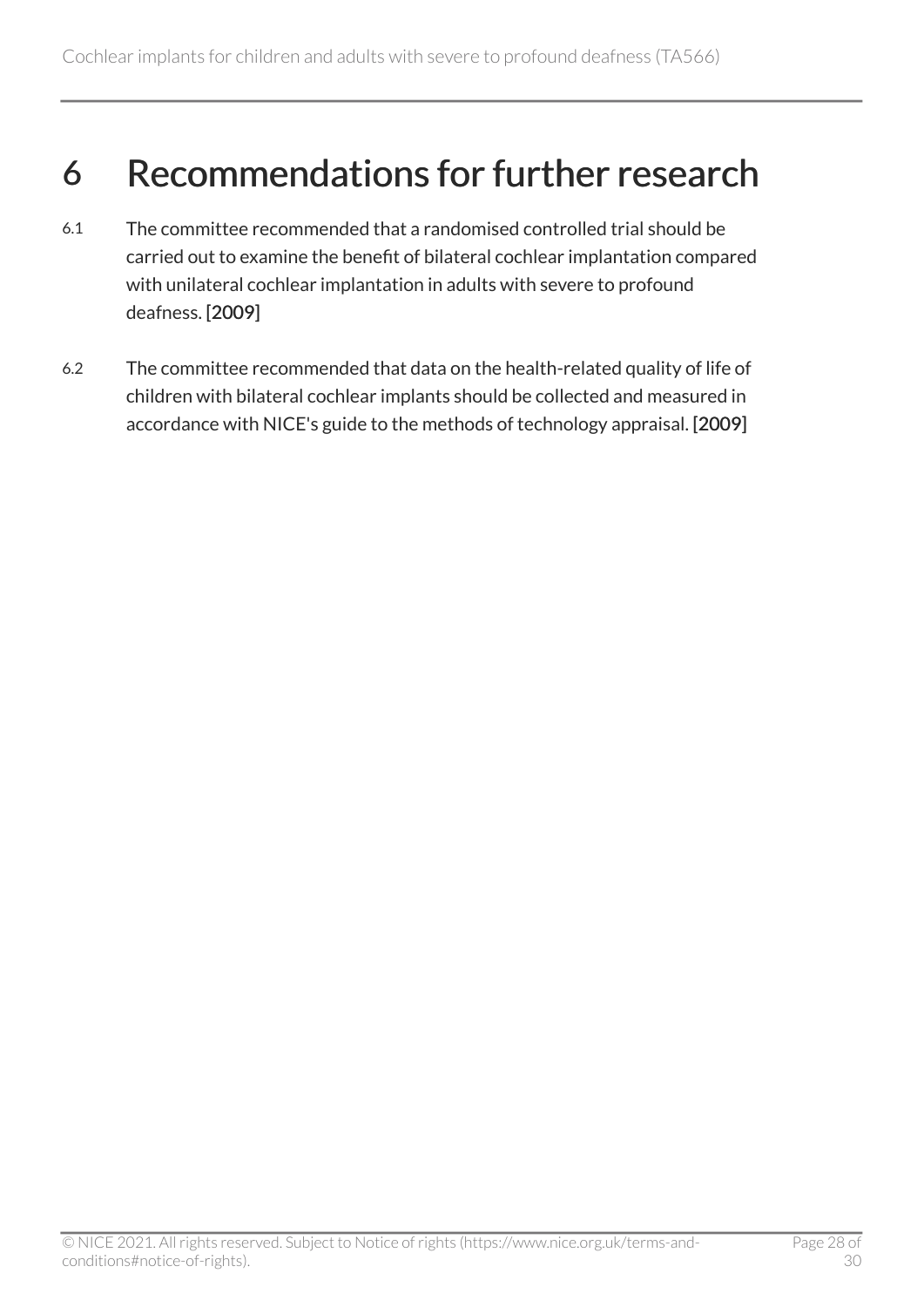# <span id="page-28-0"></span>7 Appraisal committee members and NICE project team

### <span id="page-28-1"></span>Appraisal committee members

The 4 technology appraisal committees are standing advisory committees of NICE. This topic was considered by [committee B](https://www.nice.org.uk/Get-Involved/Meetings-in-public/Technology-appraisal-Committee/Committee-B-Members).

Committee members are asked to declare any interests in the technology to be appraised. If it is considered there is a conflict of interest, the member is excluded from participating further in that appraisal.

The [minutes of each appraisal committee meeting](https://www.nice.org.uk/get-involved/meetings-in-public/technology-appraisal-committee), which include the names of the members who attended and their declarations of interests, are posted on the NICE website.

### <span id="page-28-2"></span>NICE project team

Each technology appraisal is assigned to a team consisting of 1 or more health technology analysts (who act as technical leads for the appraisal), a technical adviser and a project manager.

Rebecca Trowman Technical lead (2009)

Zoe Garrett Technical adviser (2009)

Ross Dent Technical adviser (2018)

Eloise Saile Project manager (2009)

Jeremy Powell Project manager (2018)

ISBN: 978-1-4731-3252-8